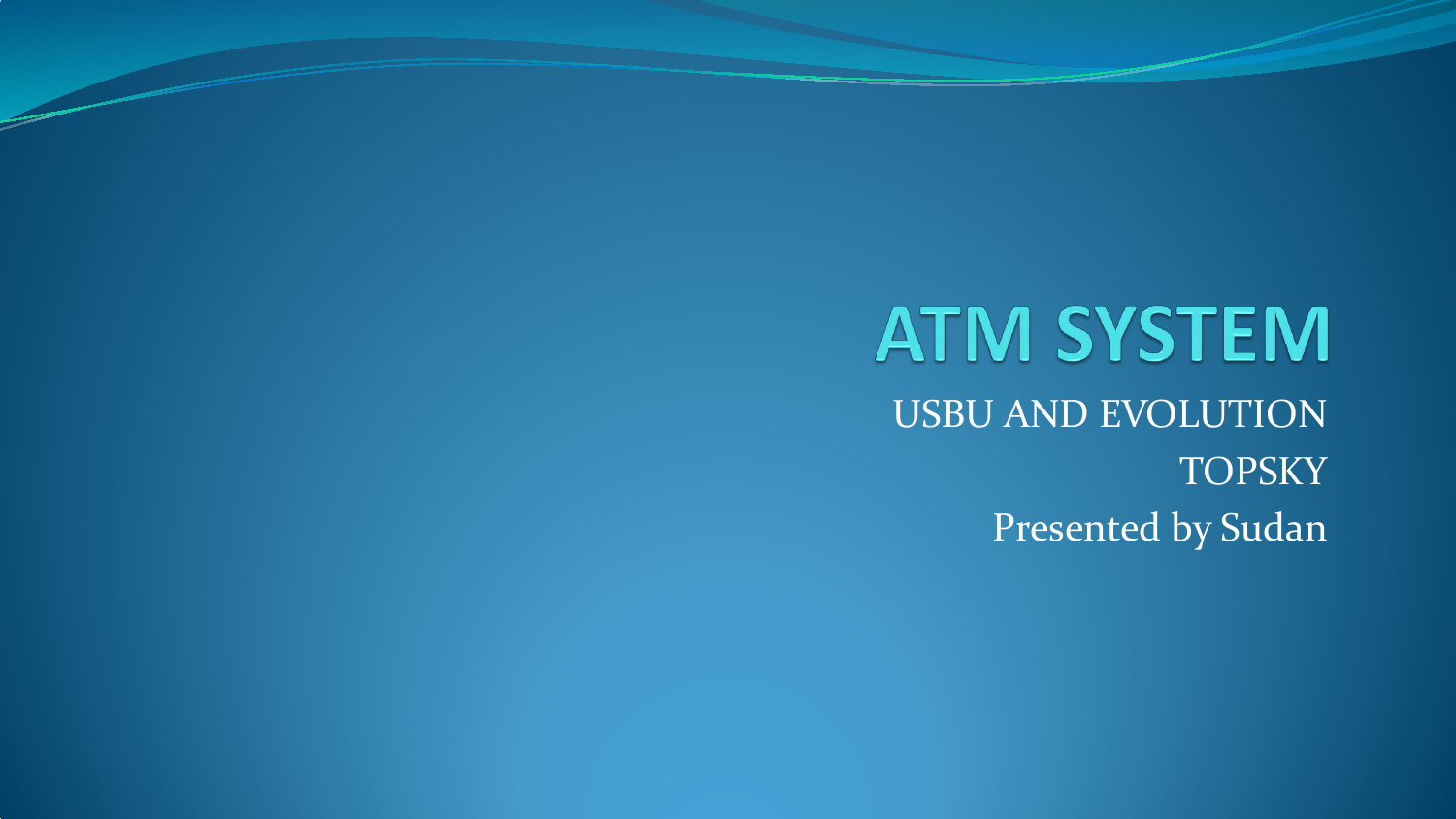# Top sky ATM system

 We have transferred from EUROCAT to Top Sky, which is a new version of the air traffic management system manufactured by French company THALES. We have a ten-year contract with the company with comprehensive technical and operational support, including all ICAO blocks evolutions.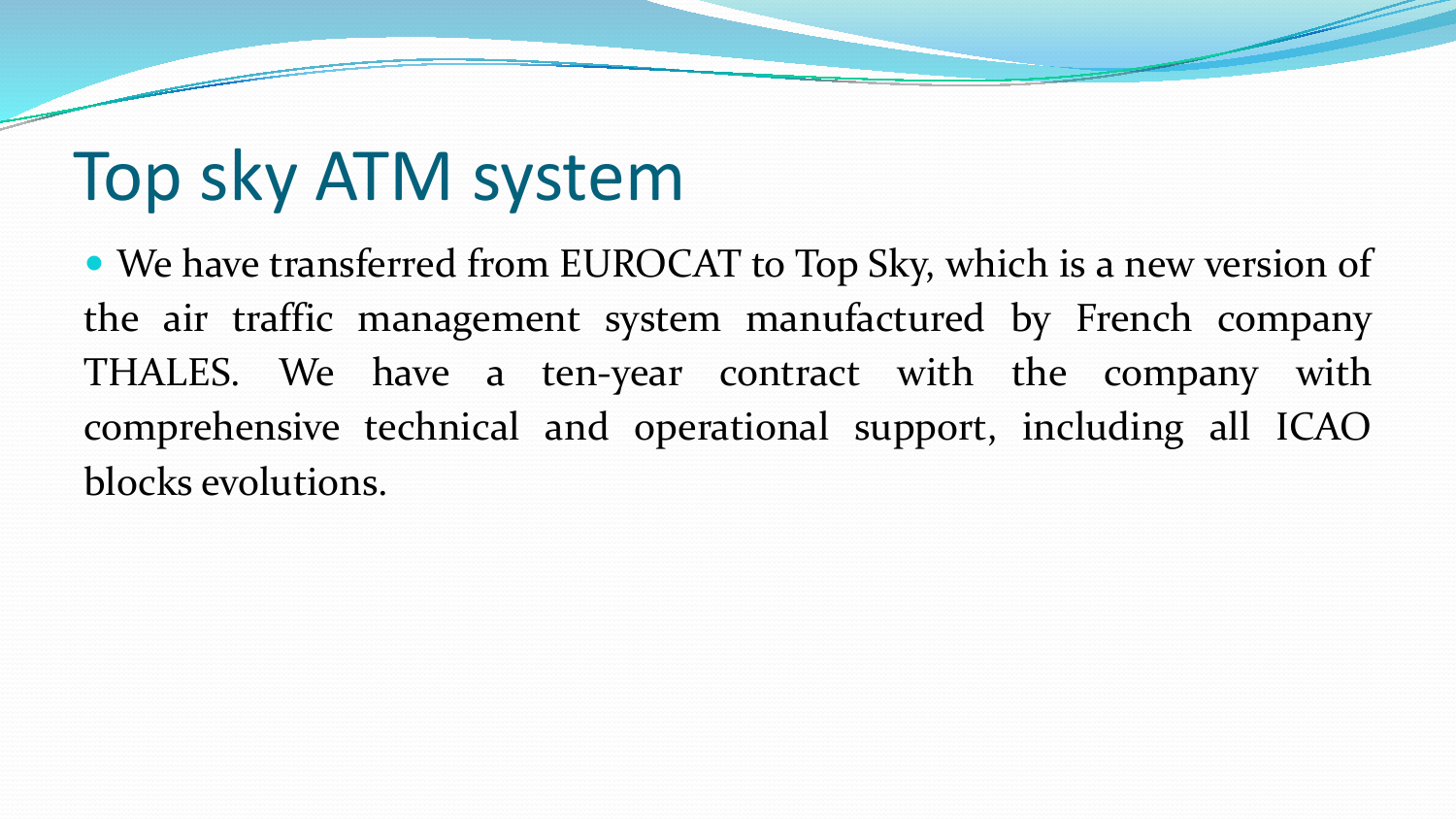# Top sky ATM system

• The transition process went through three phases, the pre-transition phase, the transition and the last phase is the full transition, and it was completed since 7/20/20 with remote technical and operational support by THALES due to the Corona pandemic, during the three phases and all of them were successfully completed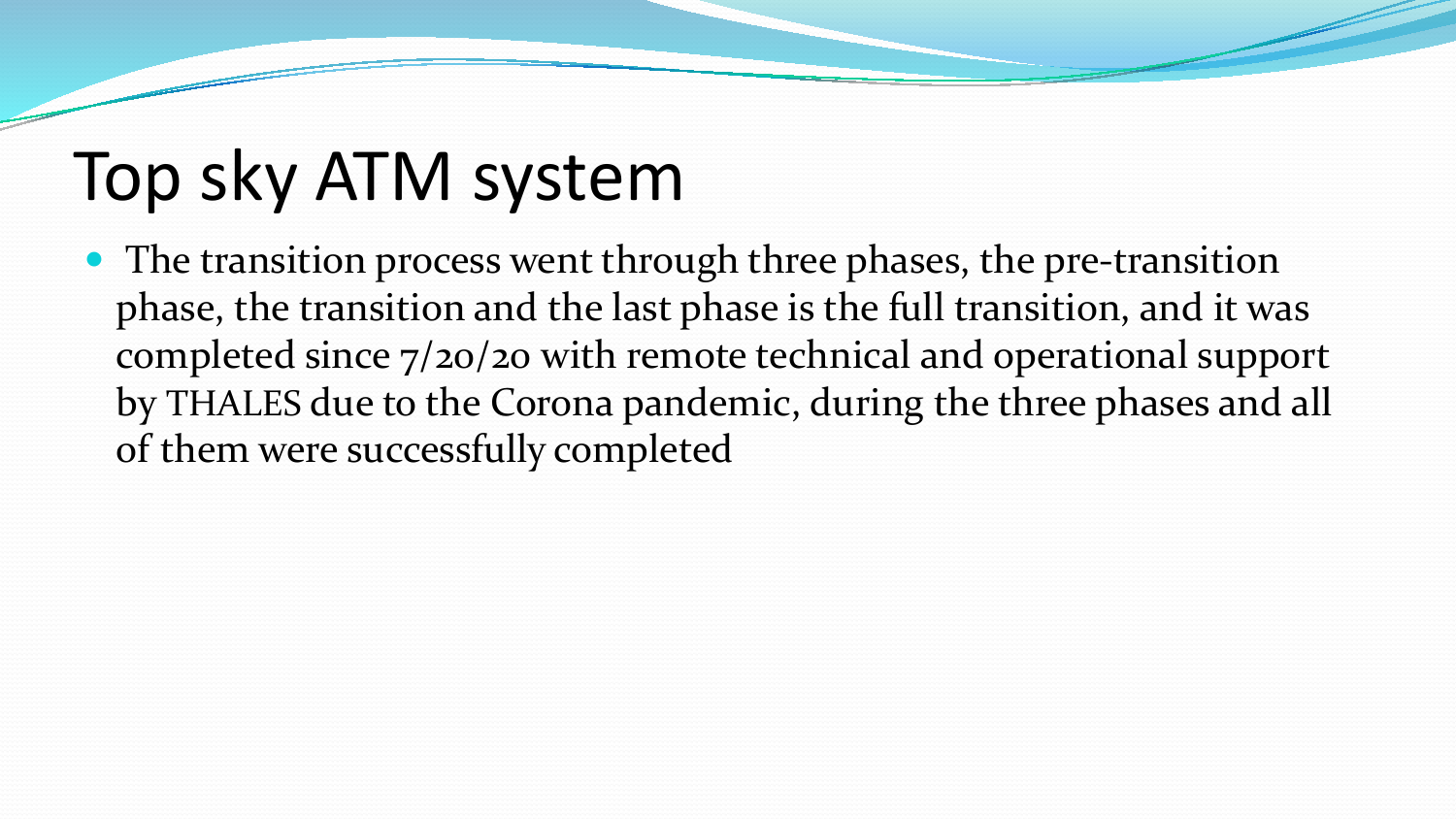# Top sky ATM system

• Now Sudan is ready to link with other systems ready for automatic coordination for neighboring countries (OLDI & ADIC)

 TOPSKY offer a new generation of tools for airspace management. Designed with controllers in mind, it handles traffic in surveillance or in non-surveillance environment. Selected by the most demanding CAAs around the global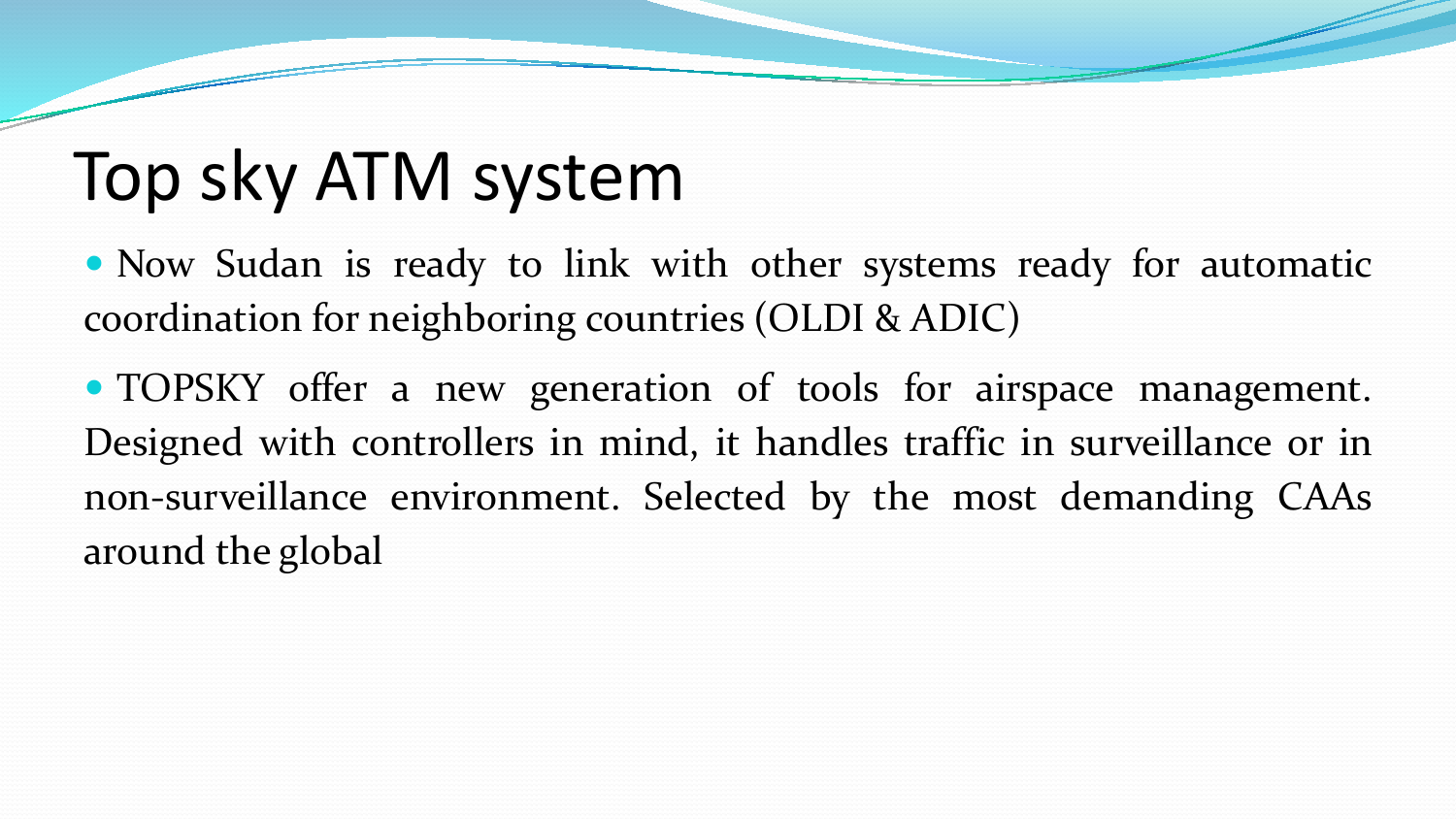We have two part ions operation and training system is a copy of operational system integrated with advanced simulator also used as backup in case of failure of the main system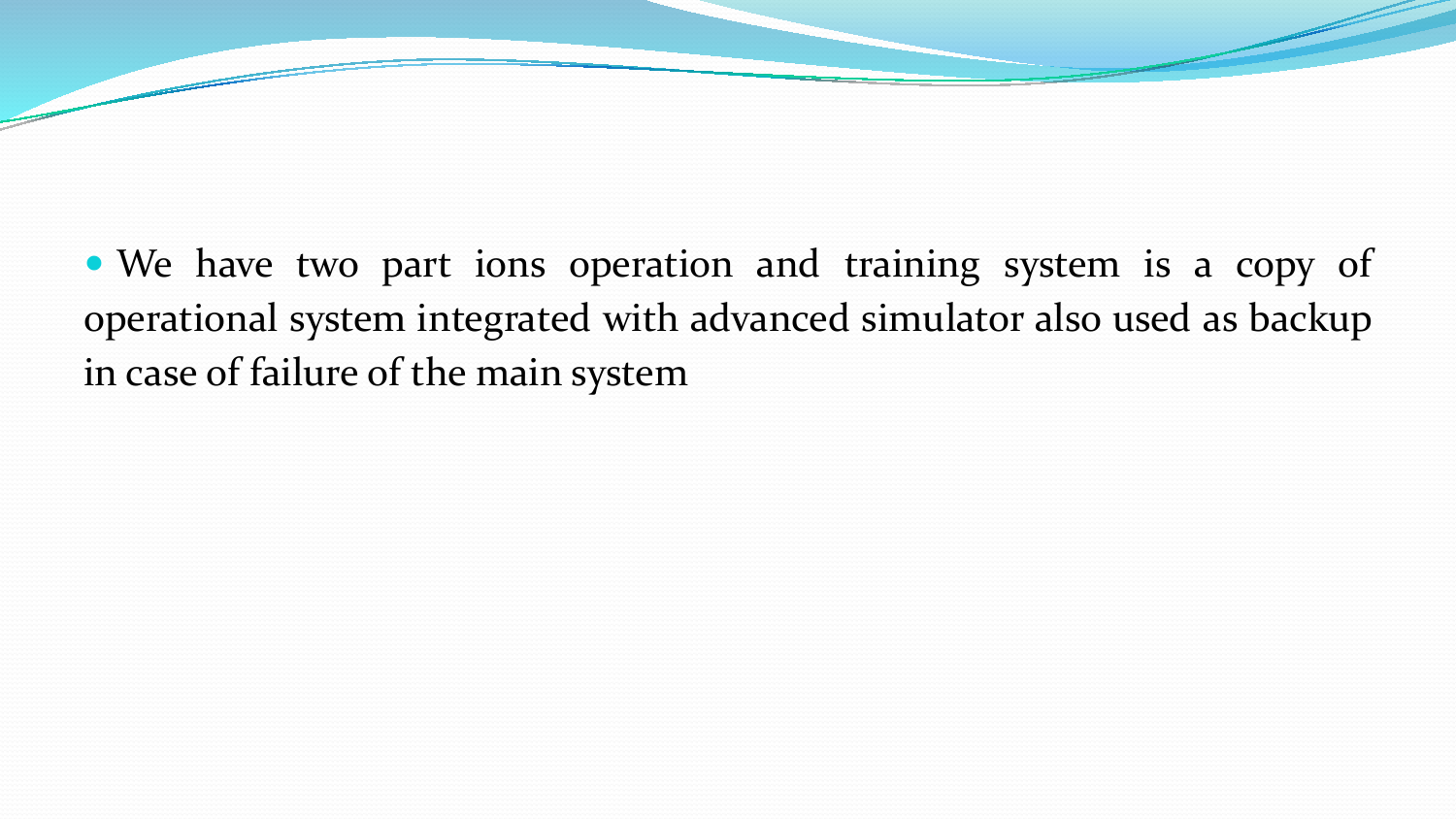## **Comparison E-X to TopSky –ATC**

**New/Enhanced Safety Nets and Monitoring Aids**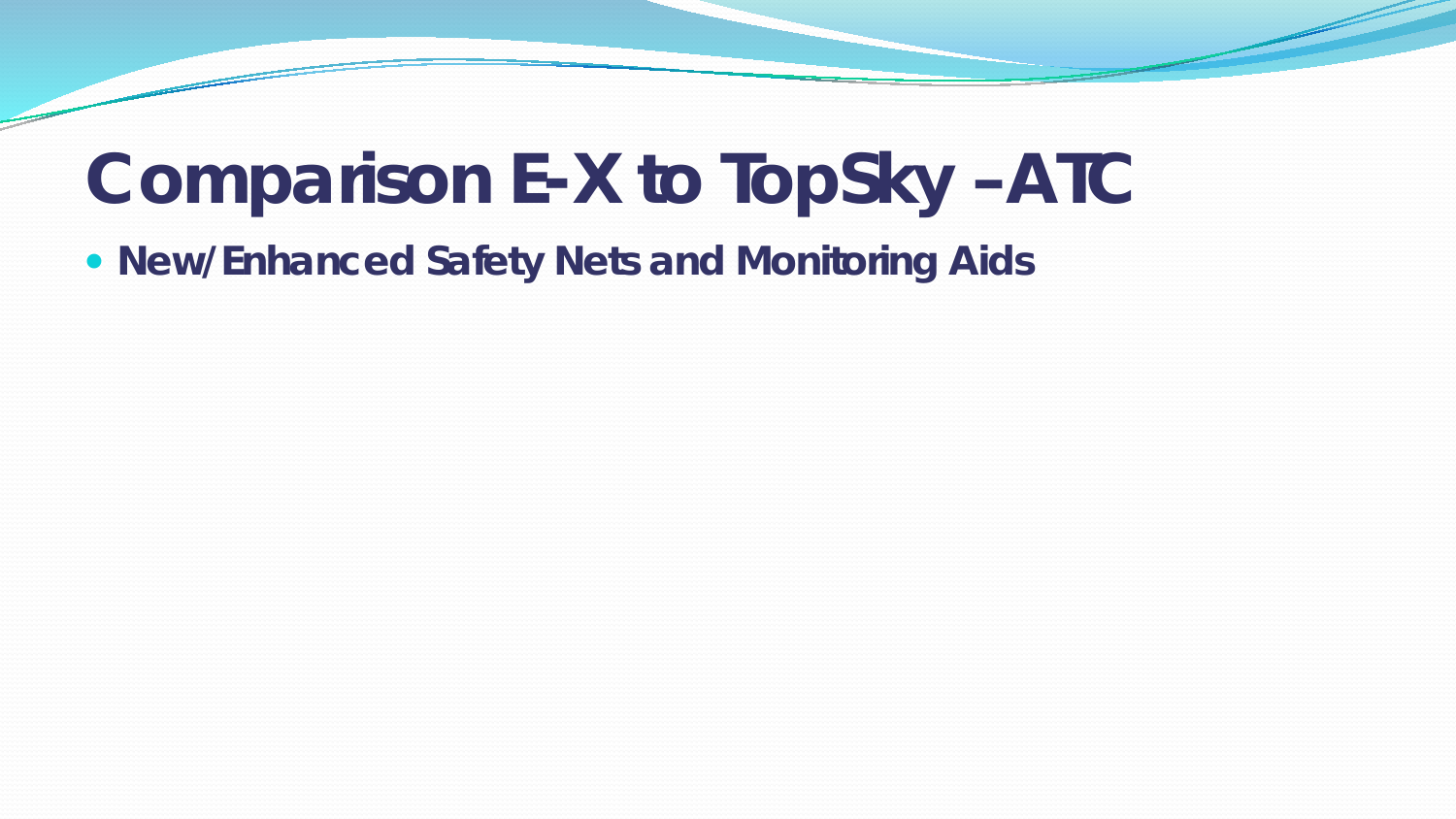#### **NEW Pre-STCA supports earlier detection and conflict resolution**

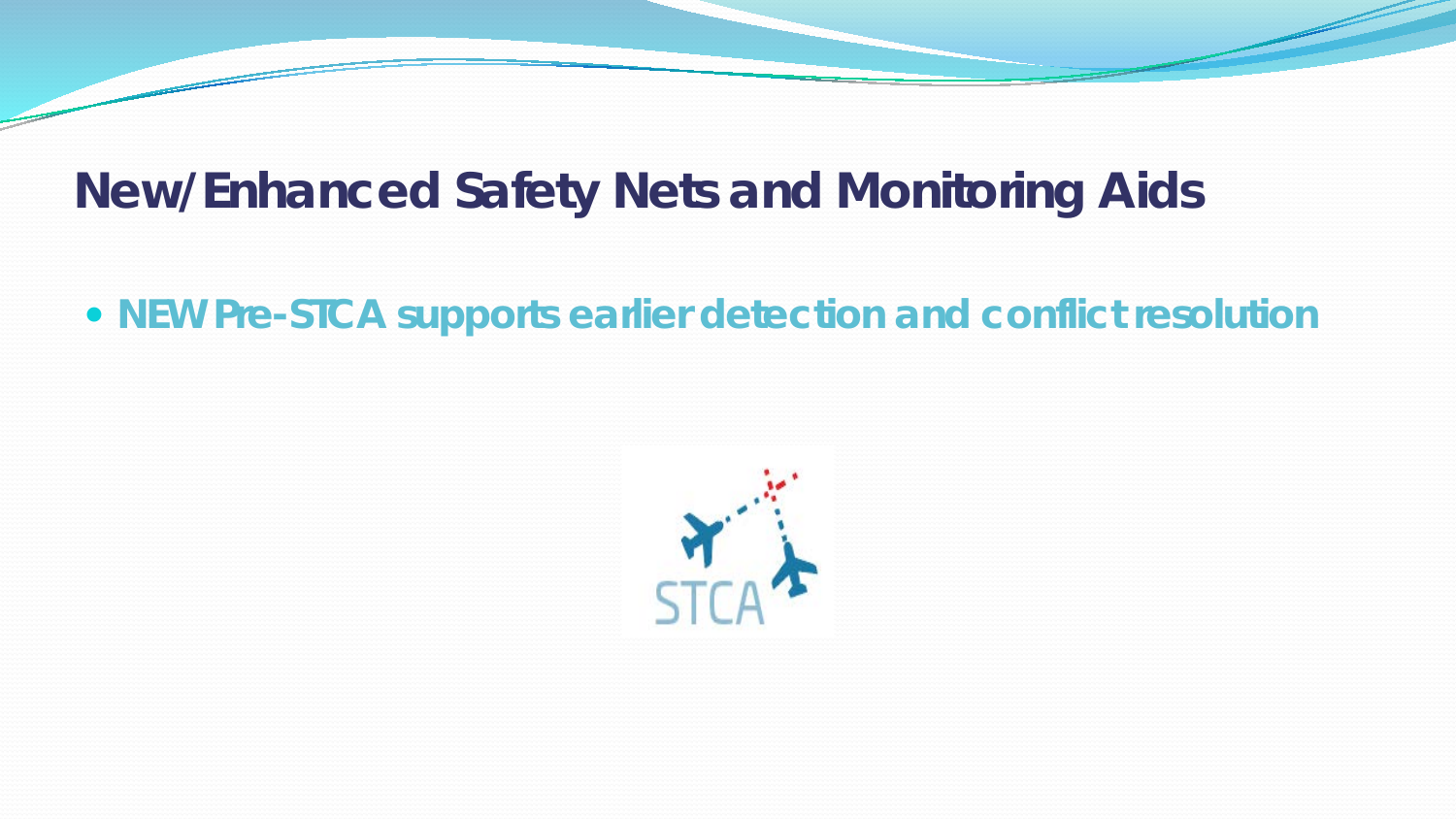#### **Enhanced -MSAW warning inhibited when aircraft assigned VSA**

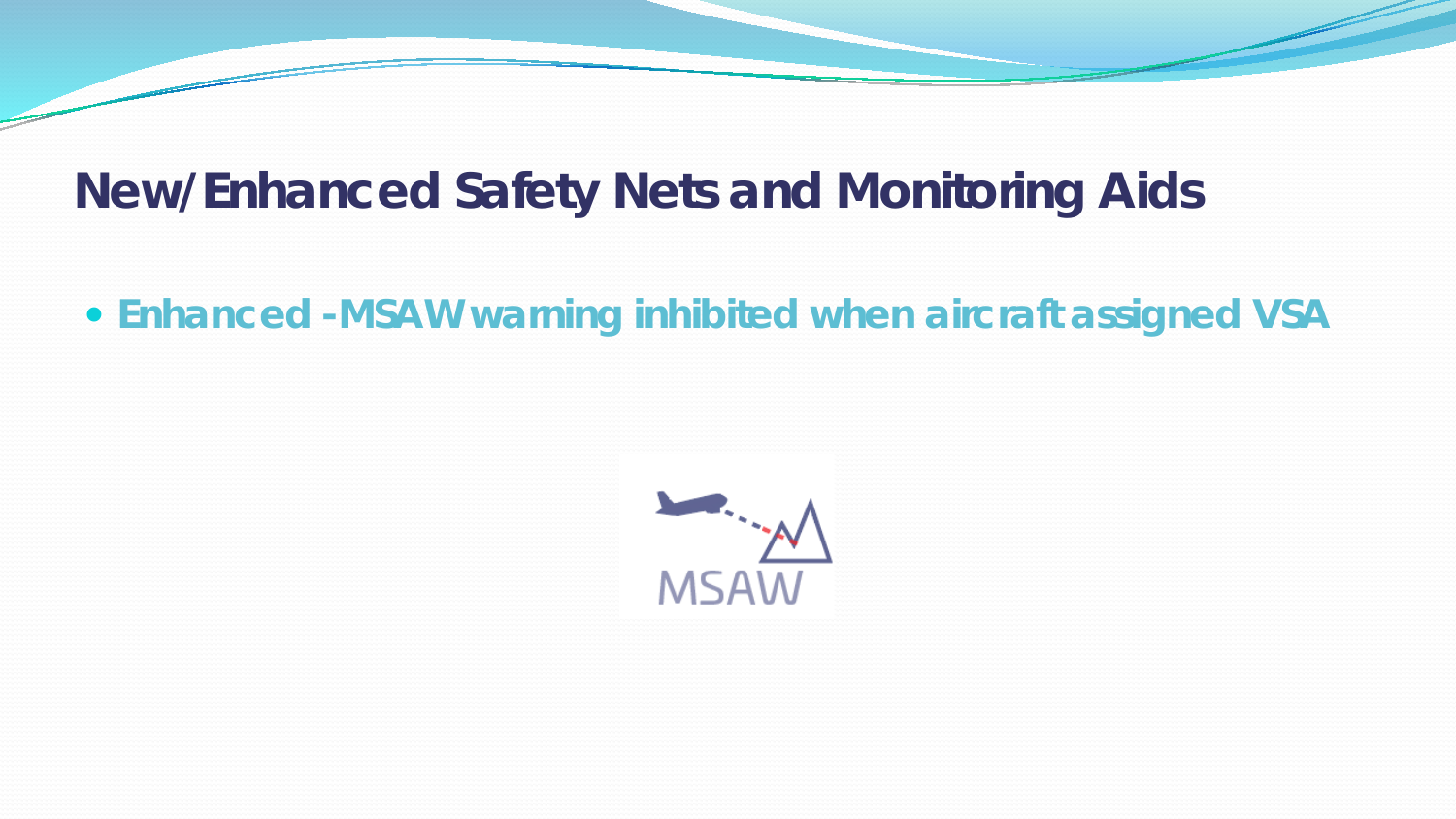**Enhanced -Special Use Airspace and Temporary Special Use Airspace can be dynamically managed**

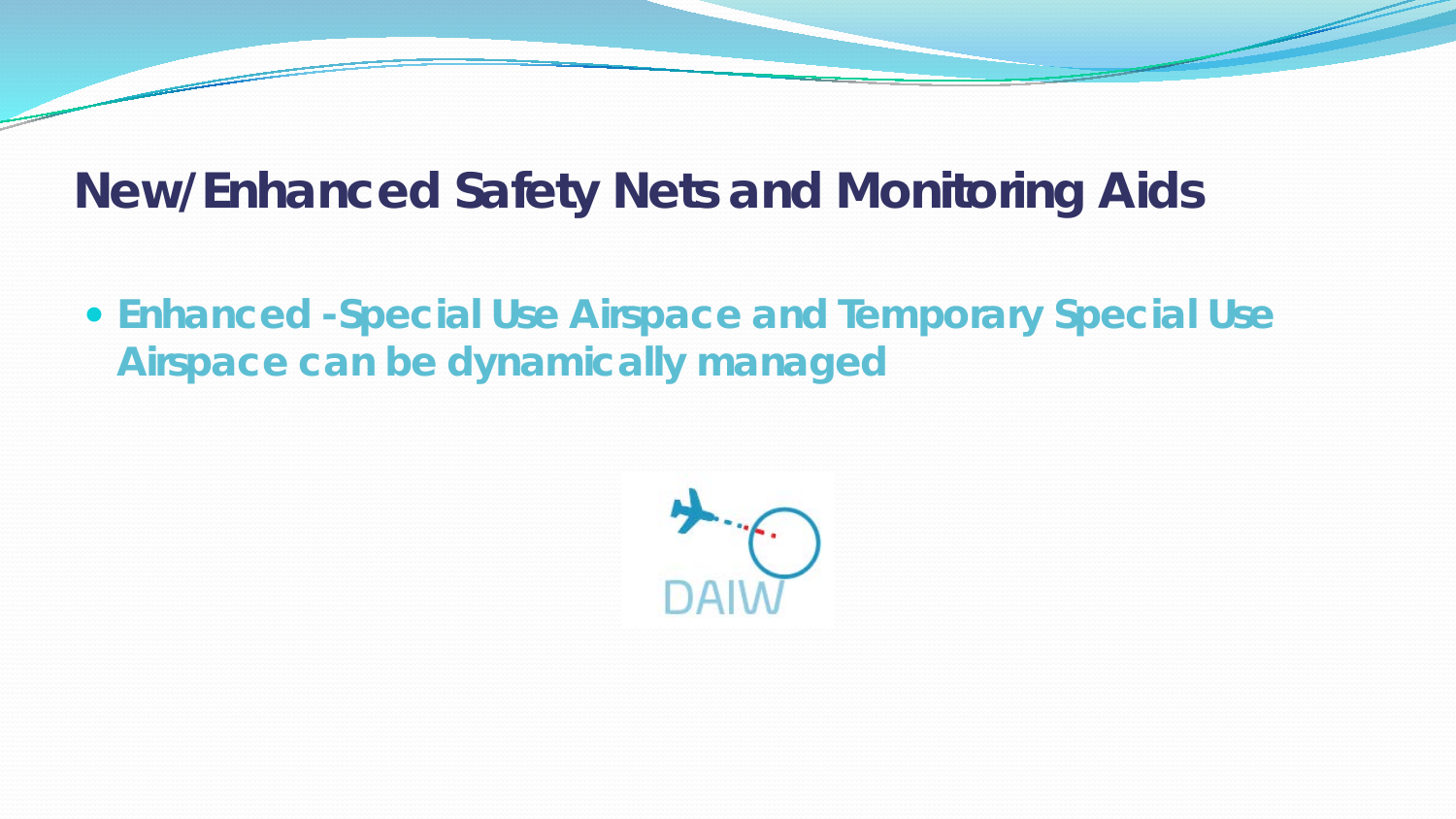**Enhanced -APMW alerting processing enhanced to reduce false alert** 

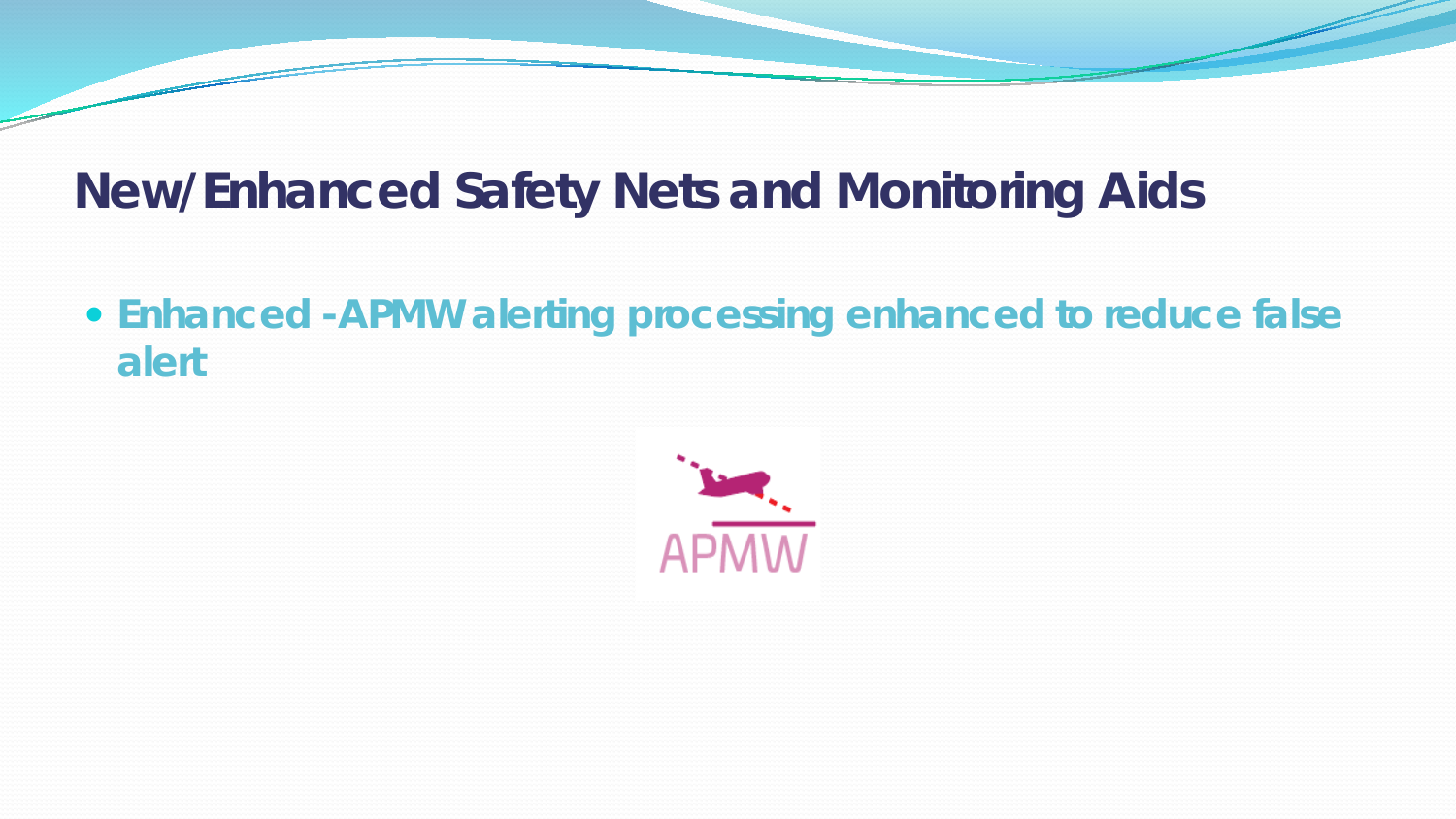#### **NEW NTZ -supports ICAO recommendations for SOIR**

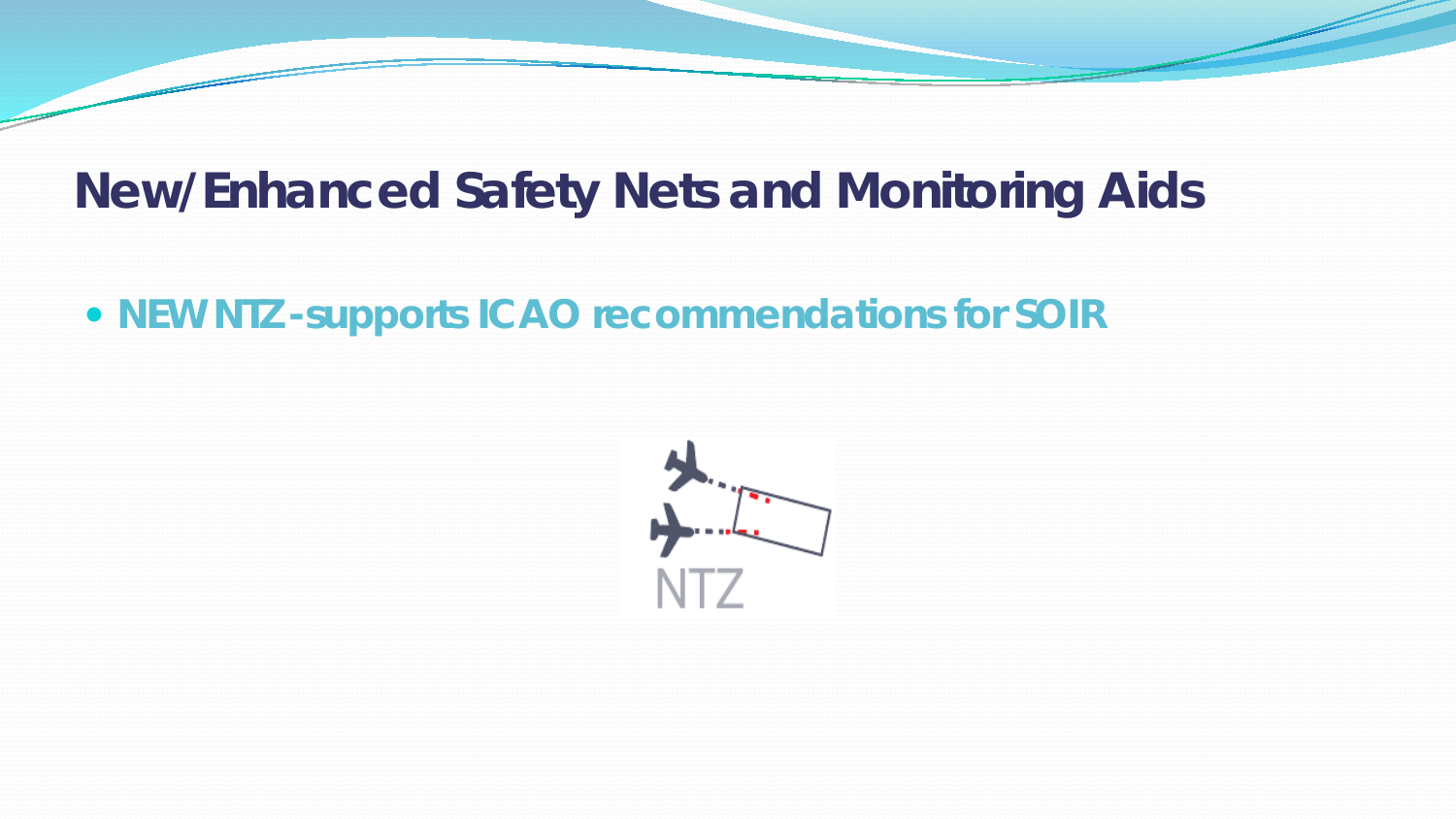## **New/Enhanced Safety Nets and Aids**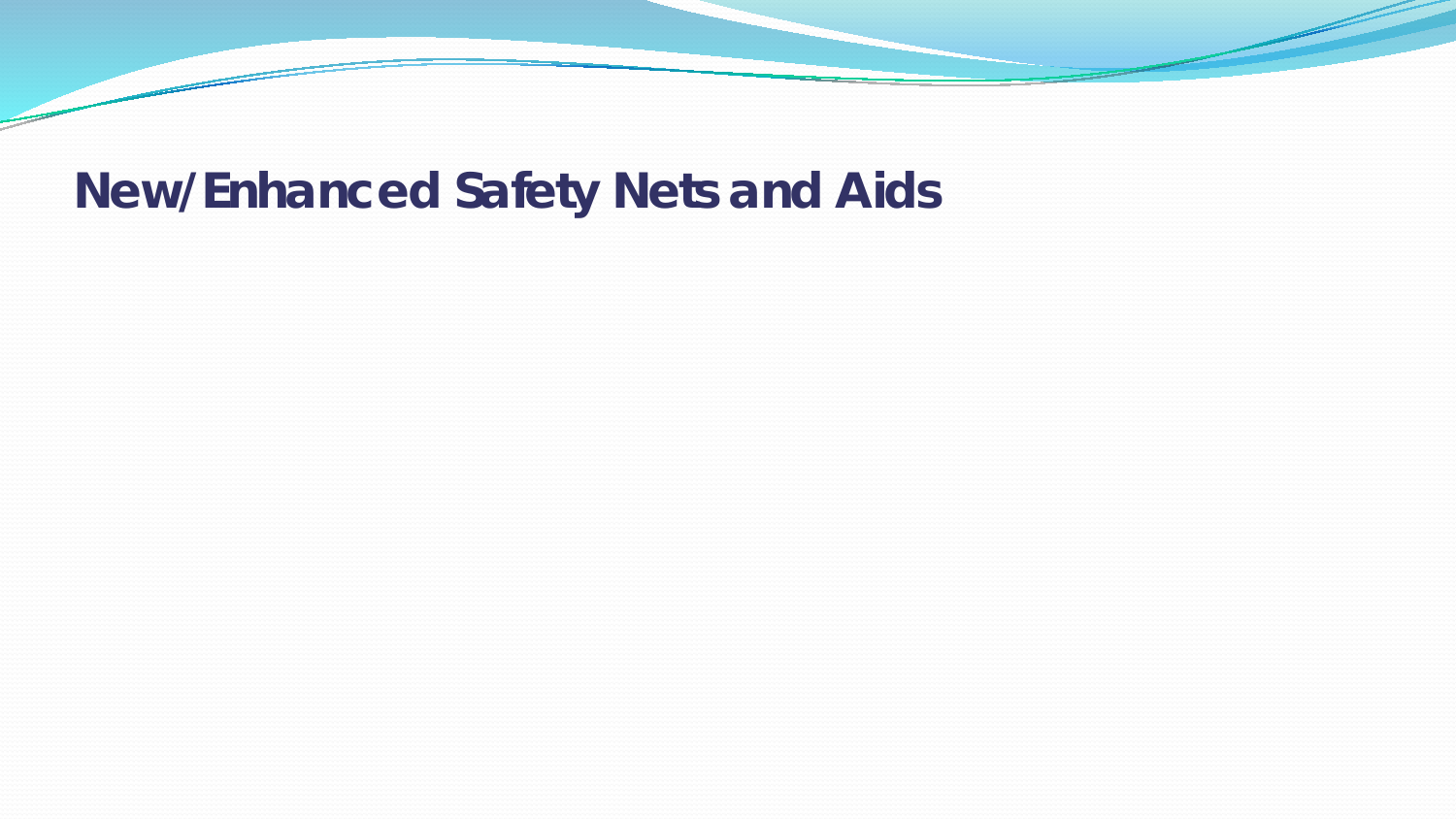#### **NEW TCT -multi-hypotheses MTCD**

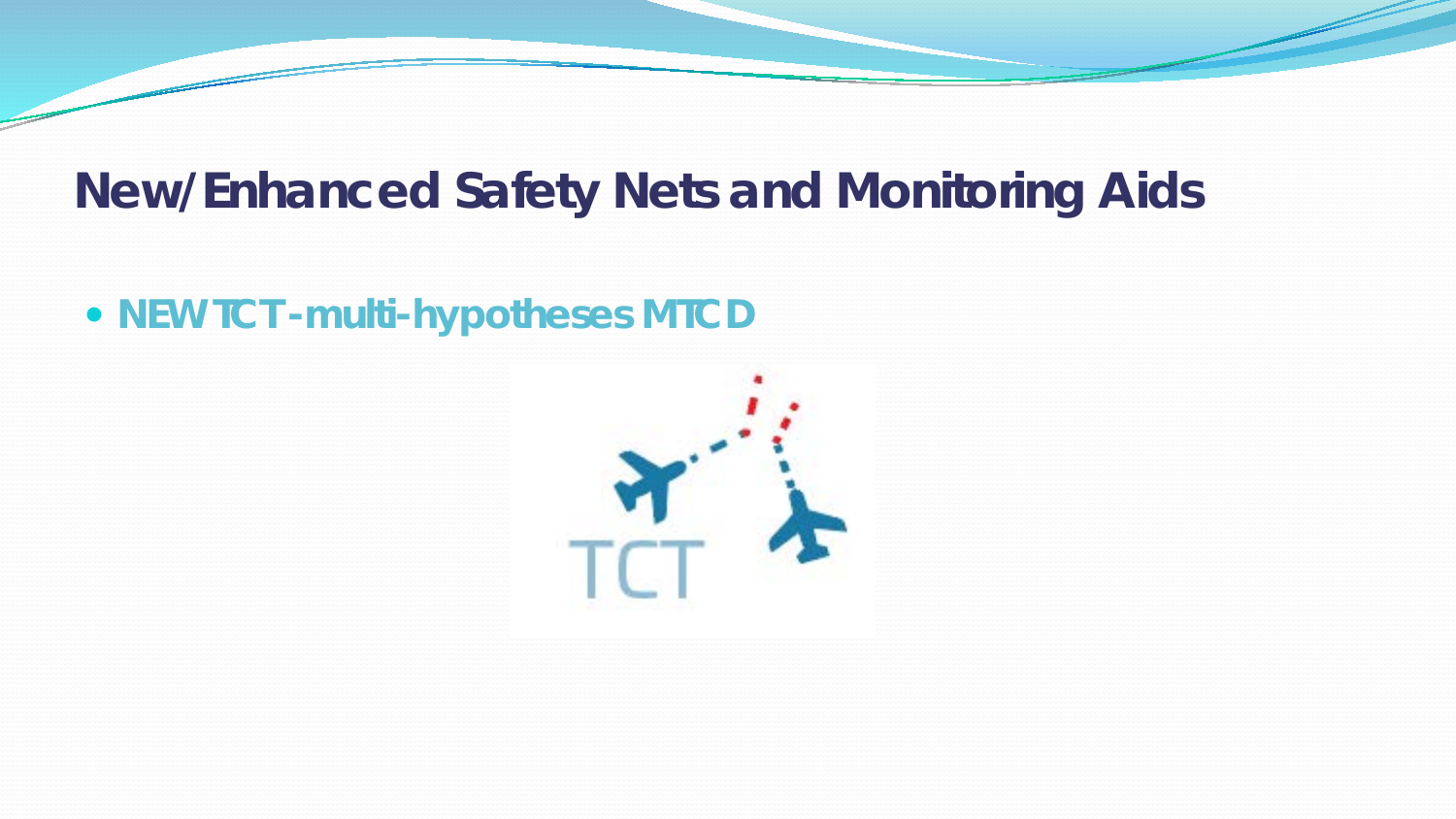**NEW -DAP data used to alert ATC of non-compliance with clearance based on FMS inputs in cockpit**

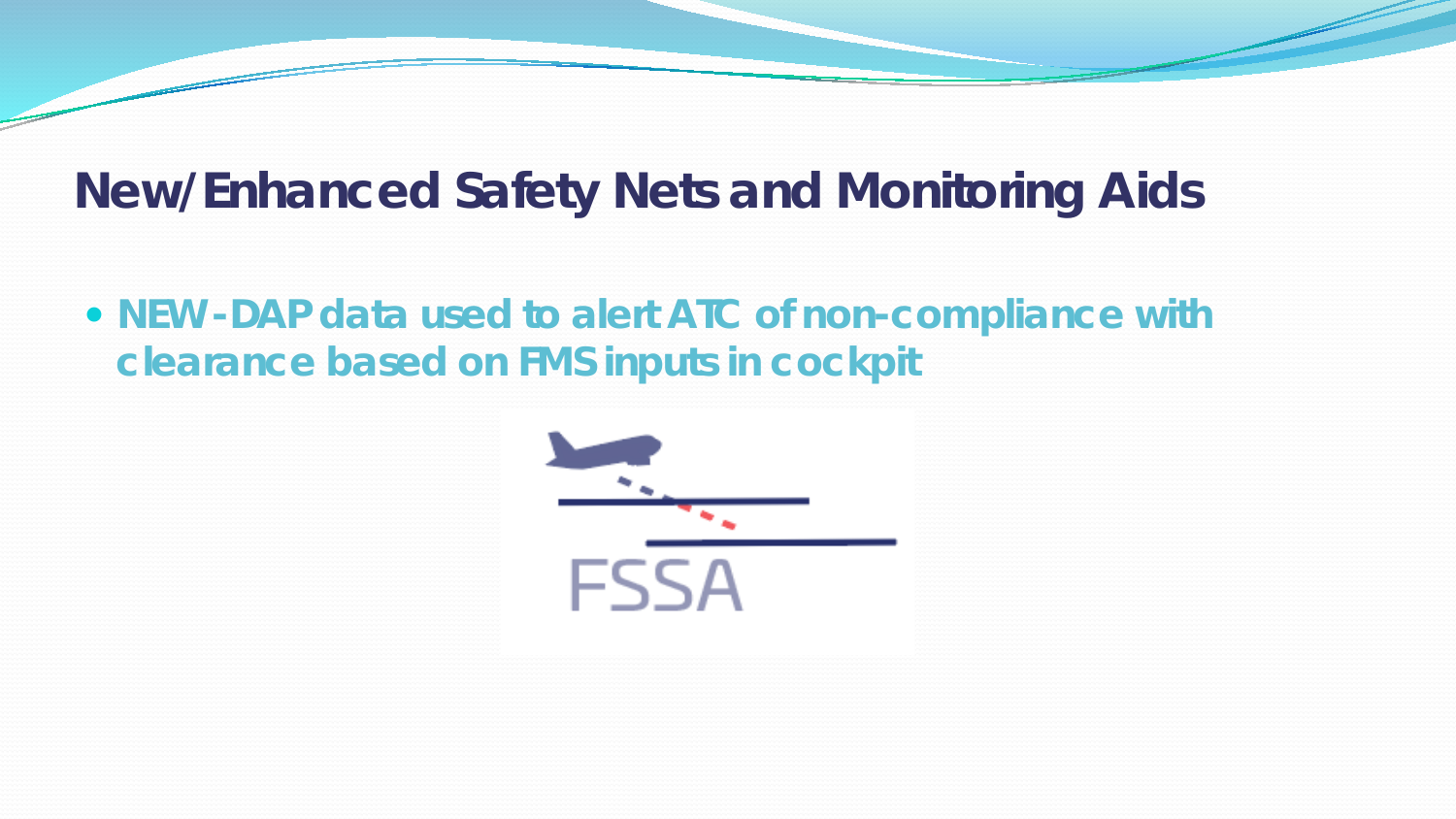#### **NEW –Verbal/ICAO/AIDC/OLDI integrated coordination support**

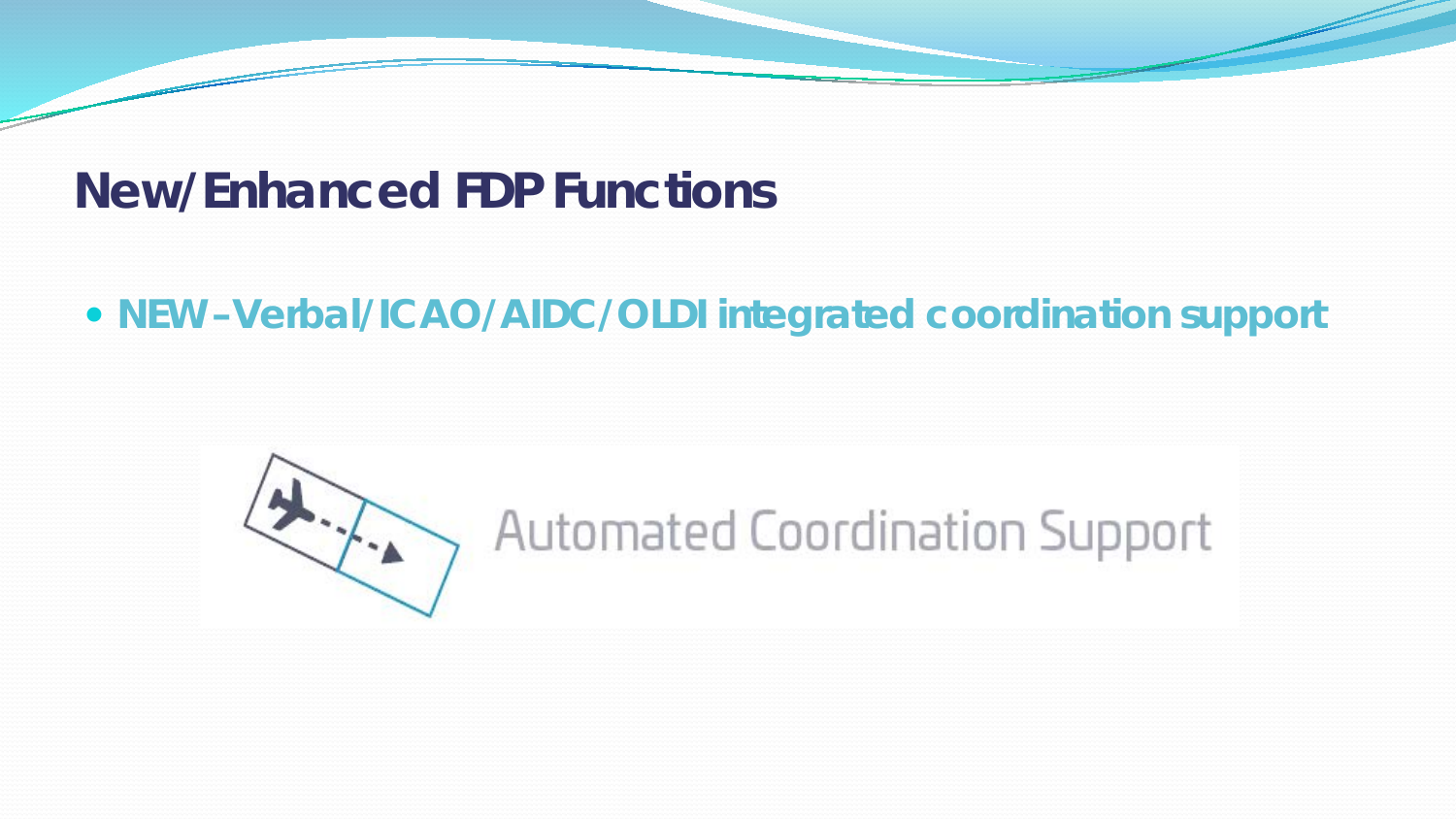#### **NEW -BADA (Total Energy model) provides more accurate profile**

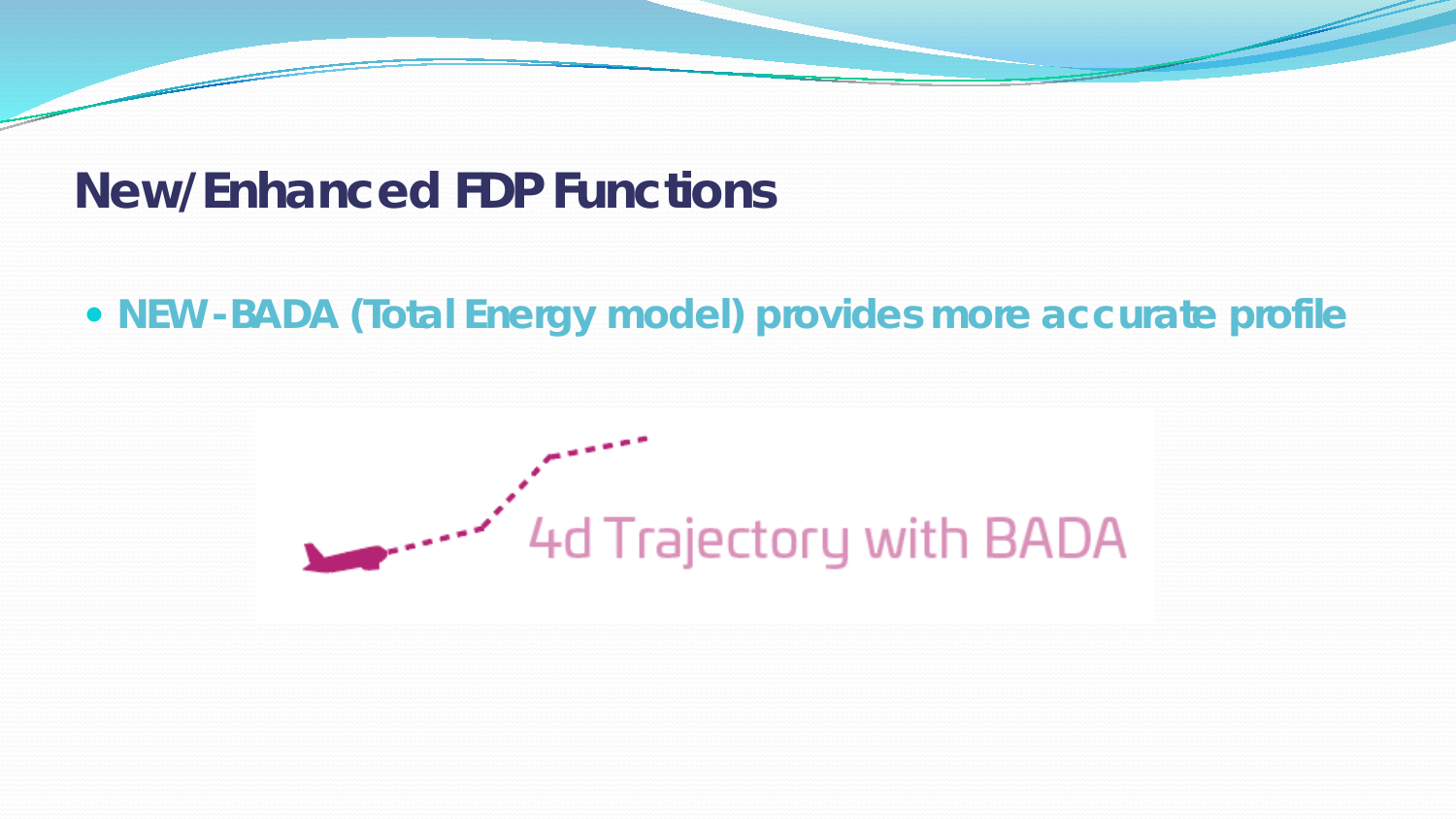#### **NEW –Transfer Management "invisible" to controller across all coordination protocols**

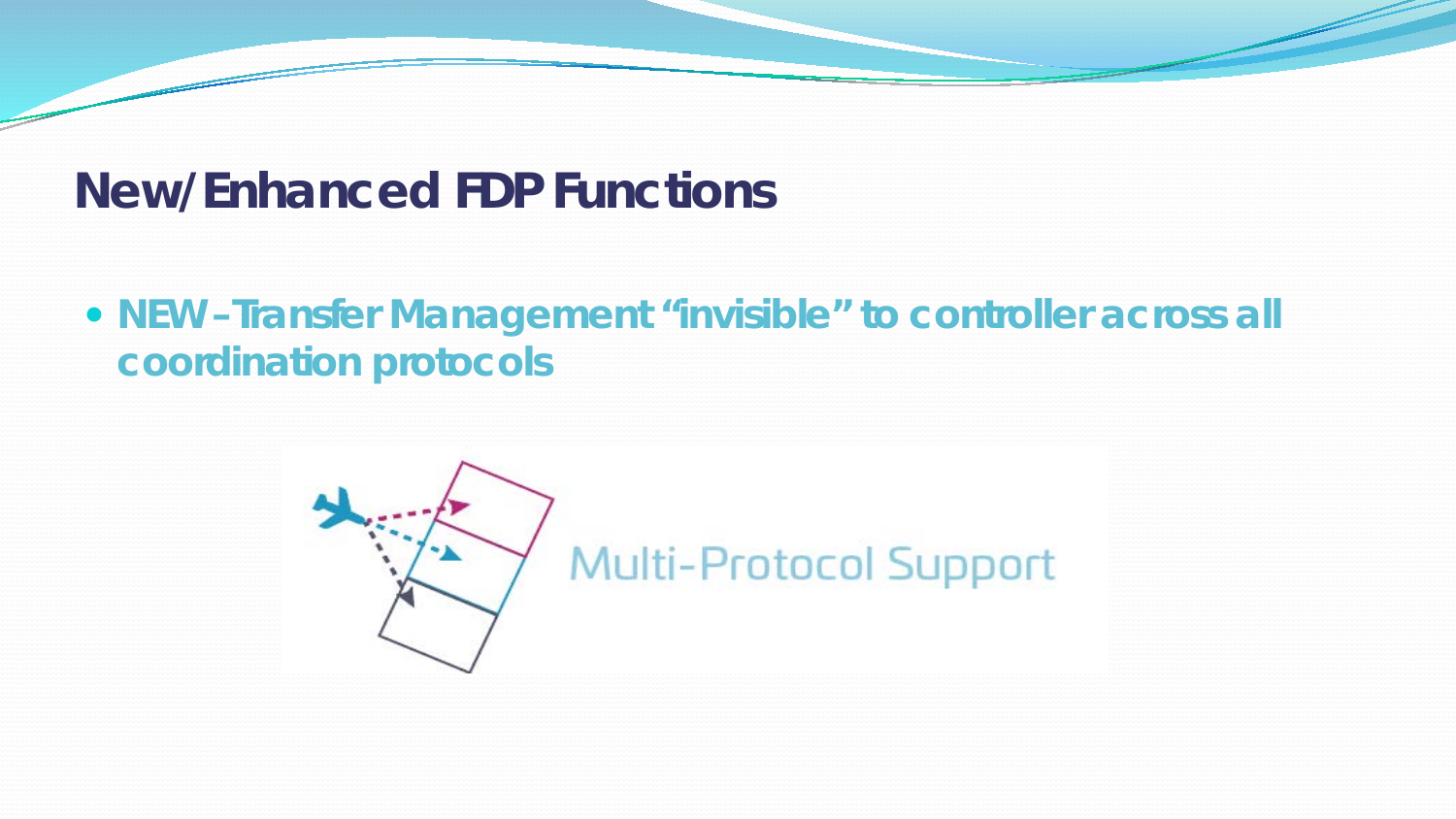#### **Enhanced FUA supports free-flight**

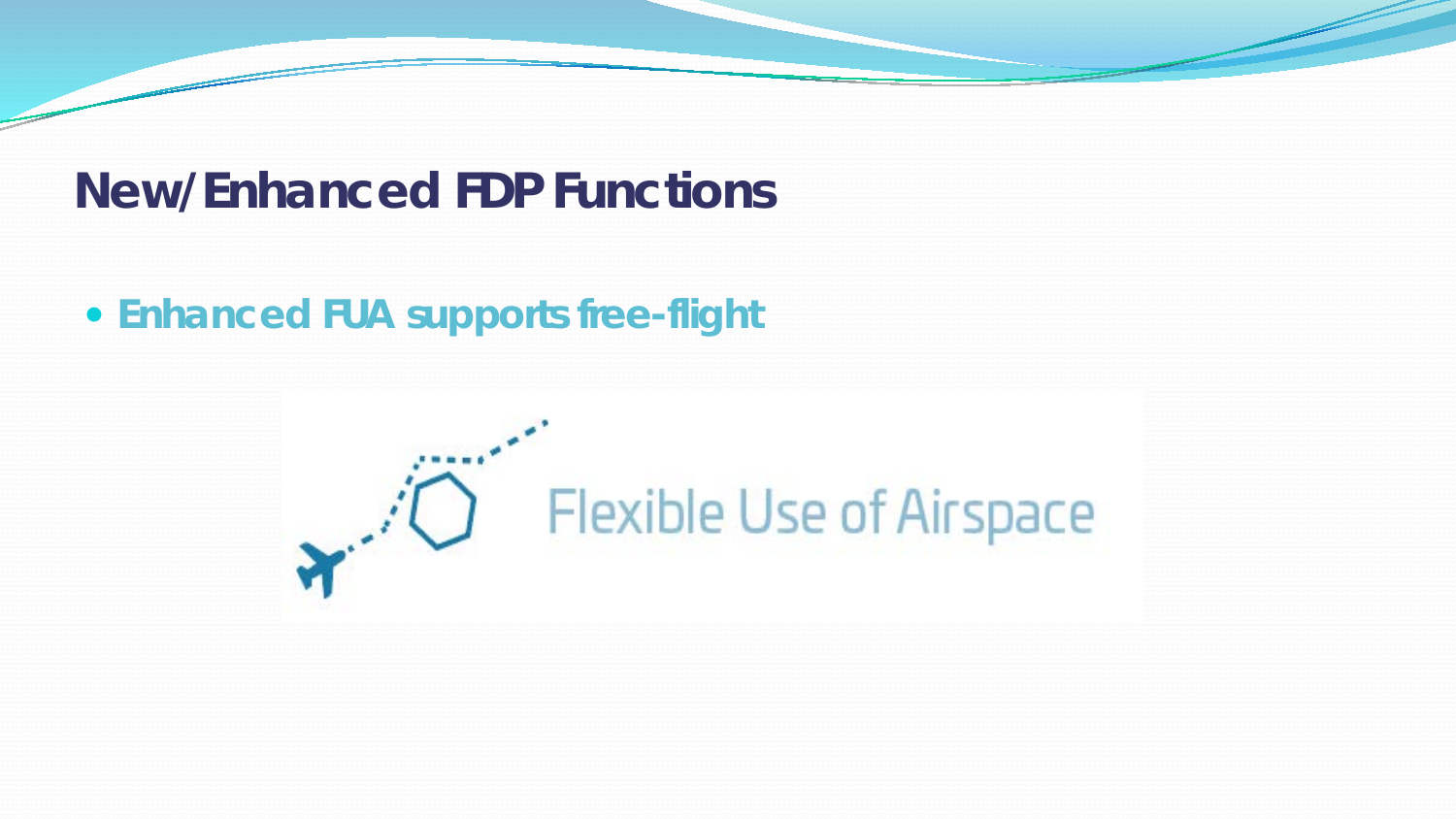#### **Enhanced –position information posting now completely automated**

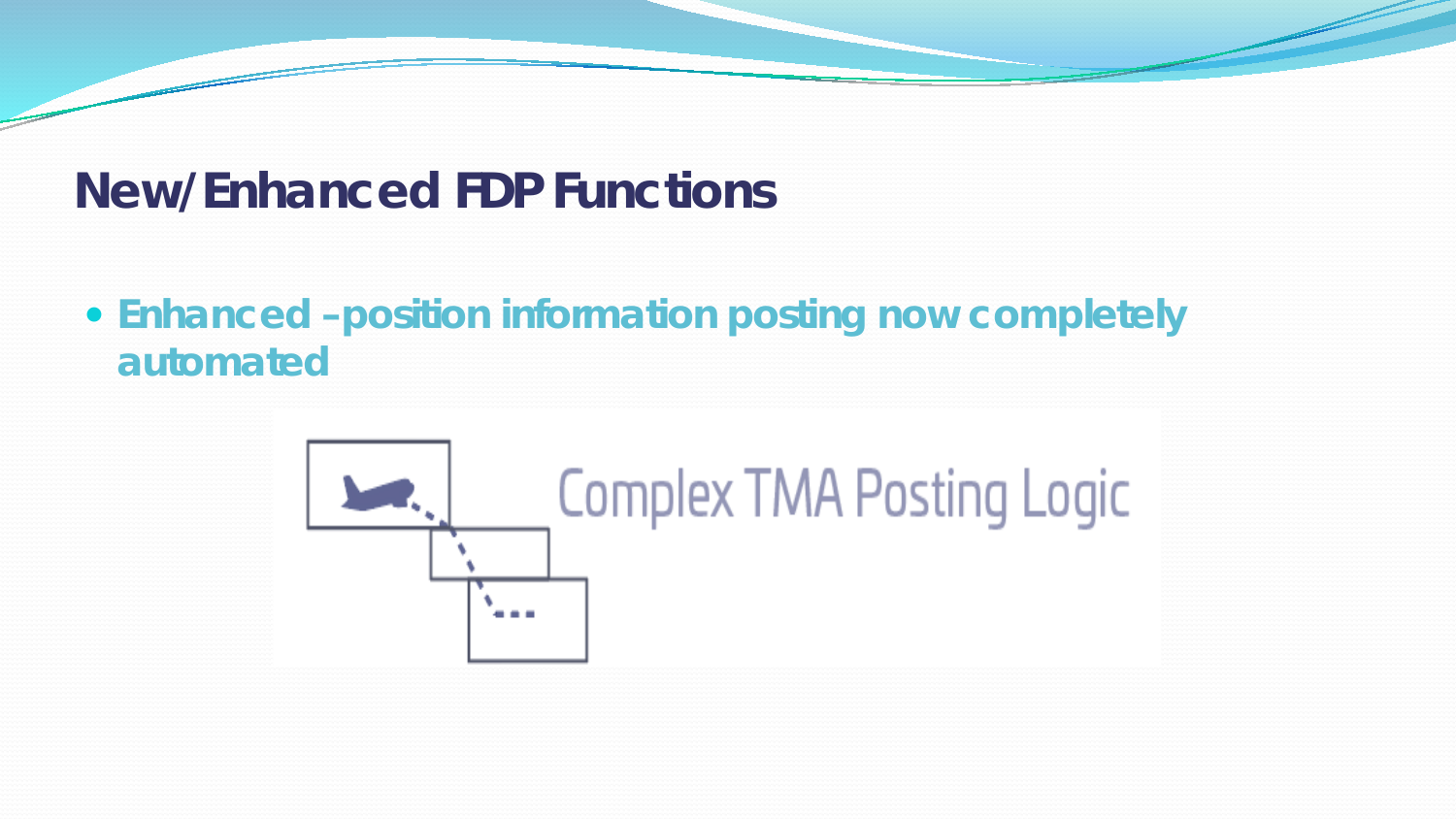#### **NEW –User Profiles allow complete customization of the controller HMI**

## Dynamic User Profile Management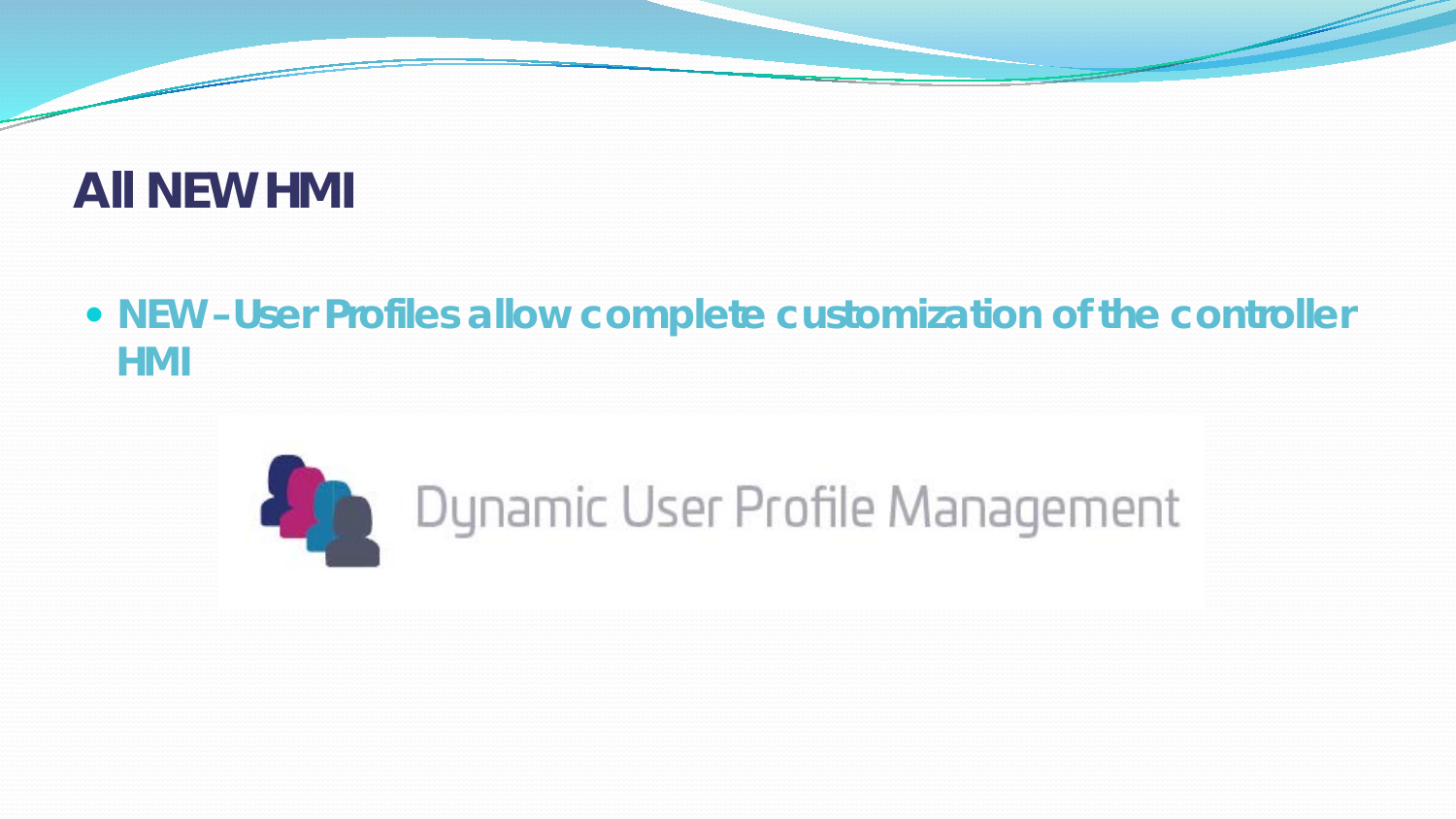### **NEW –ASD and Track/List colors and contents customizable to support local procedures**



# Custom HMI Configuration for Colours/Lists/Labels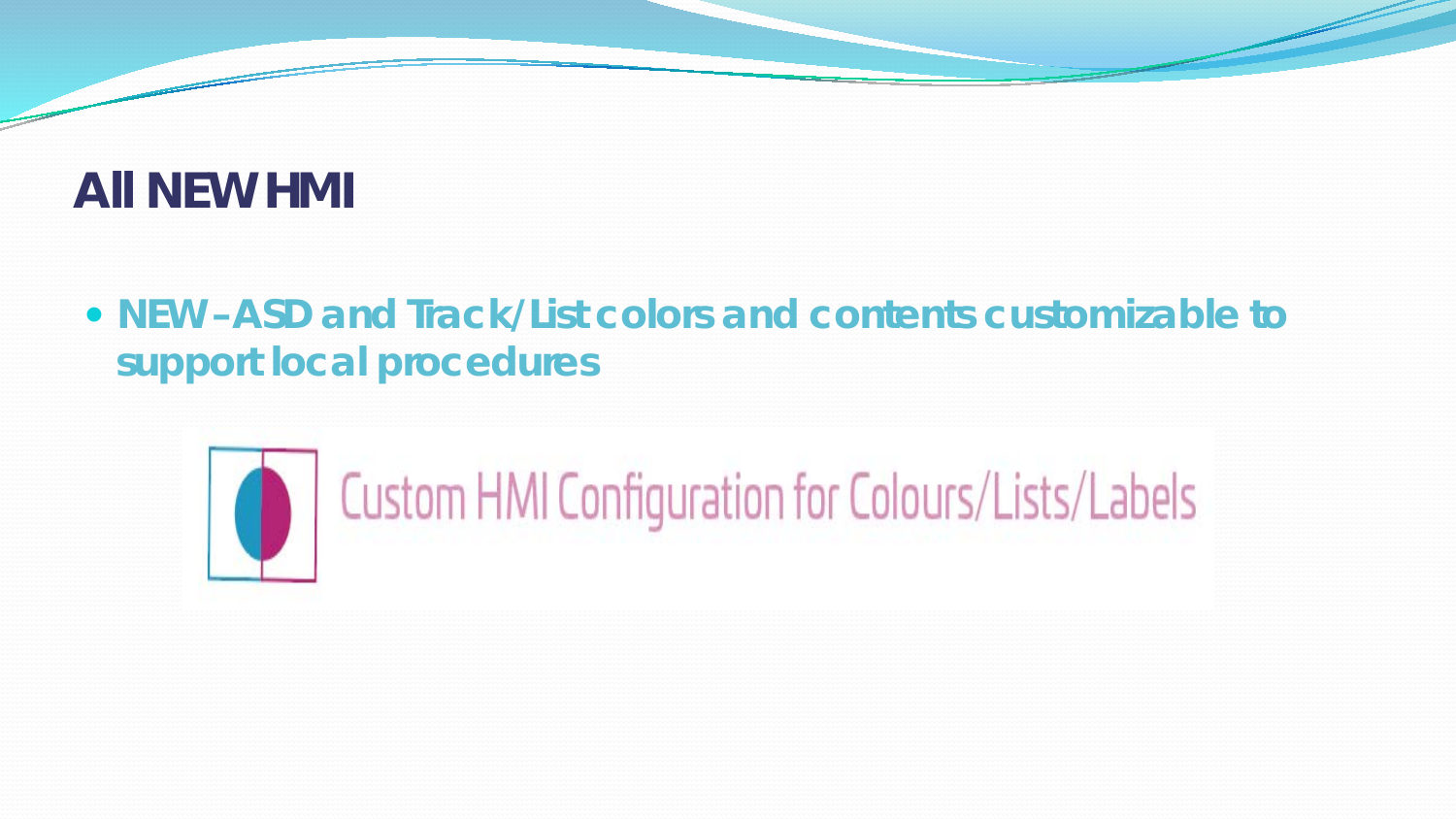#### **NEW –smart compaction and label behaviors reduce clutter**

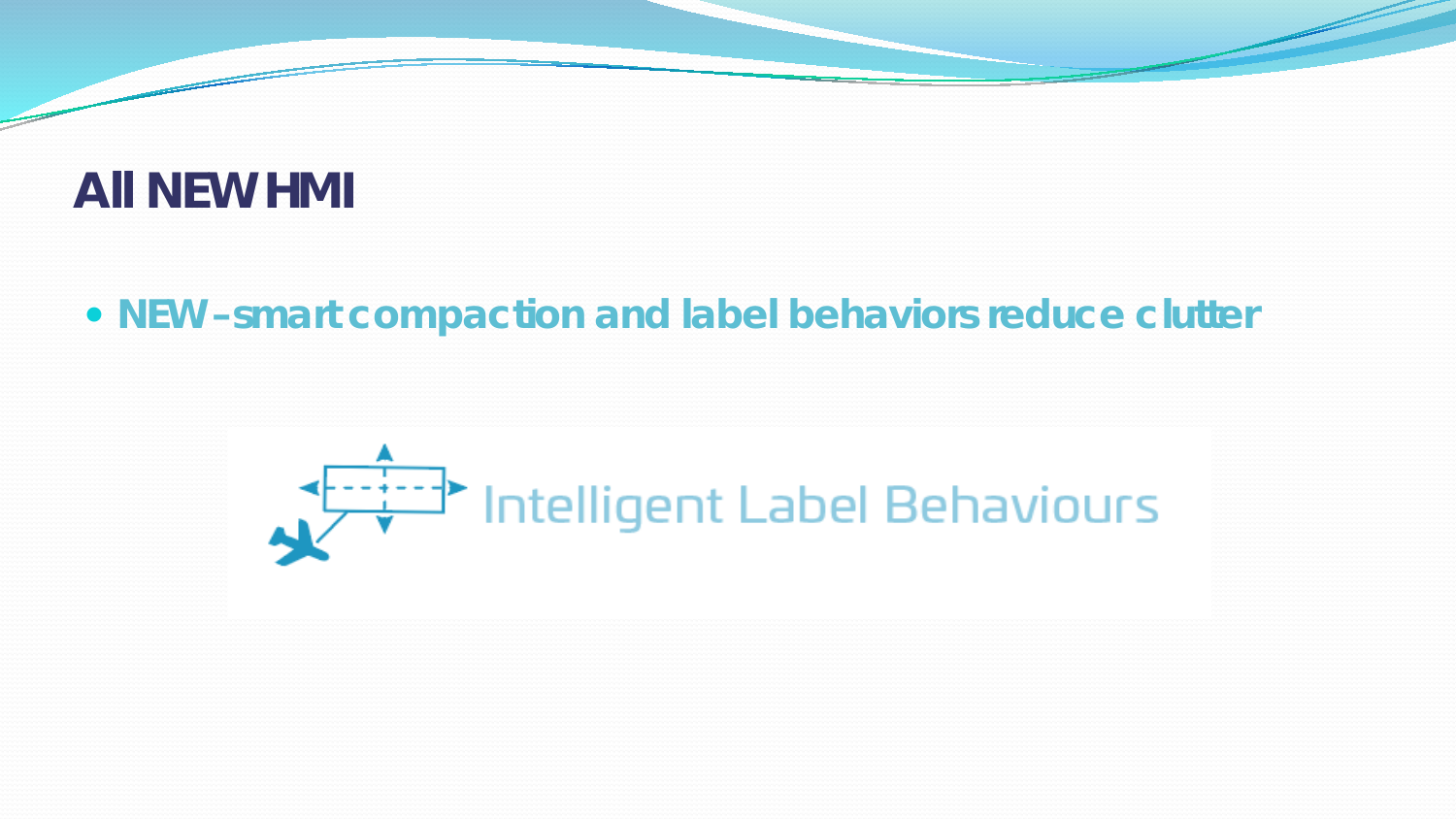#### **NEW –simpler and user-friendly HMI easier to learn**

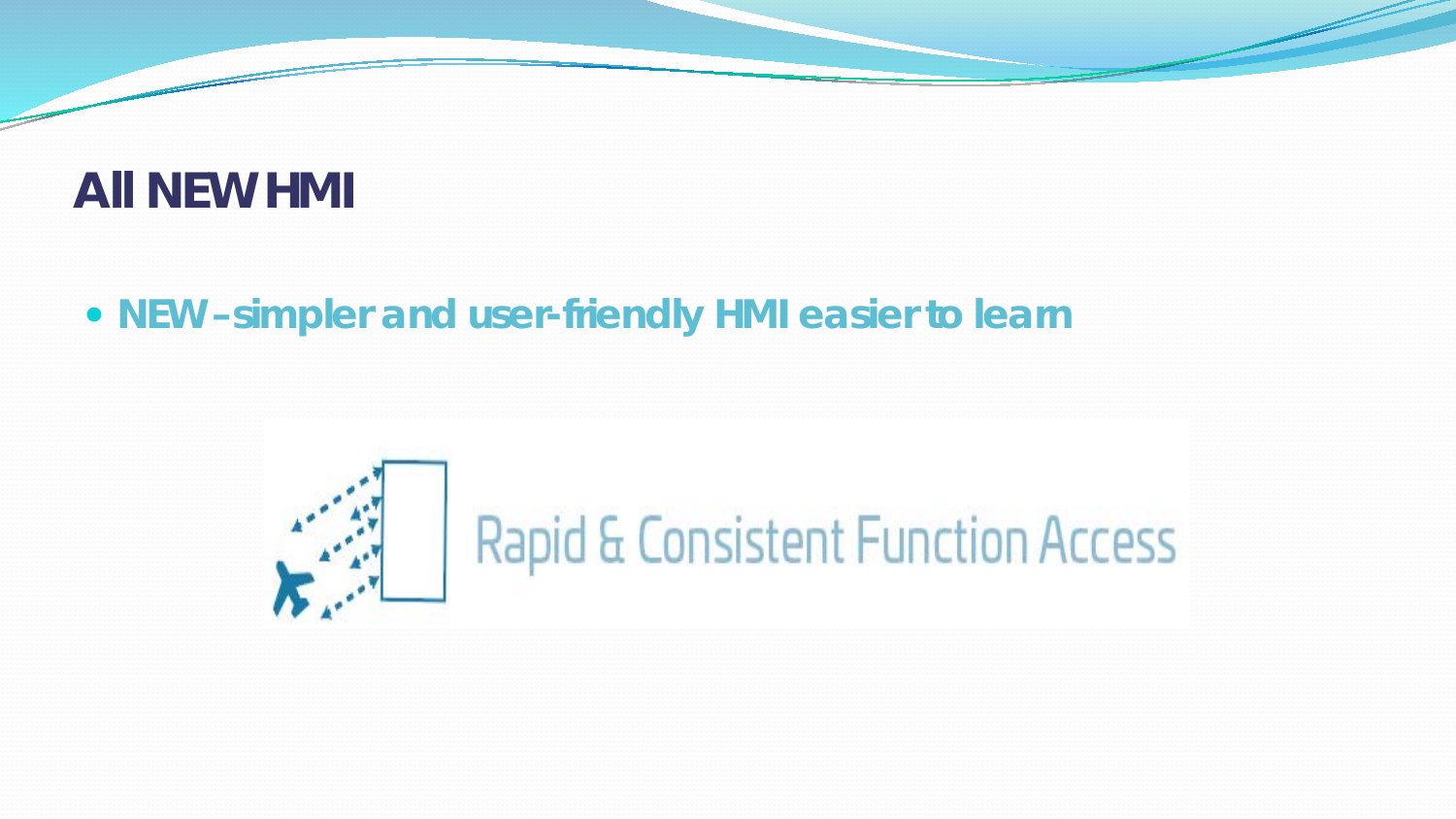#### **NEW –Follows current Human Factors Design Principles**

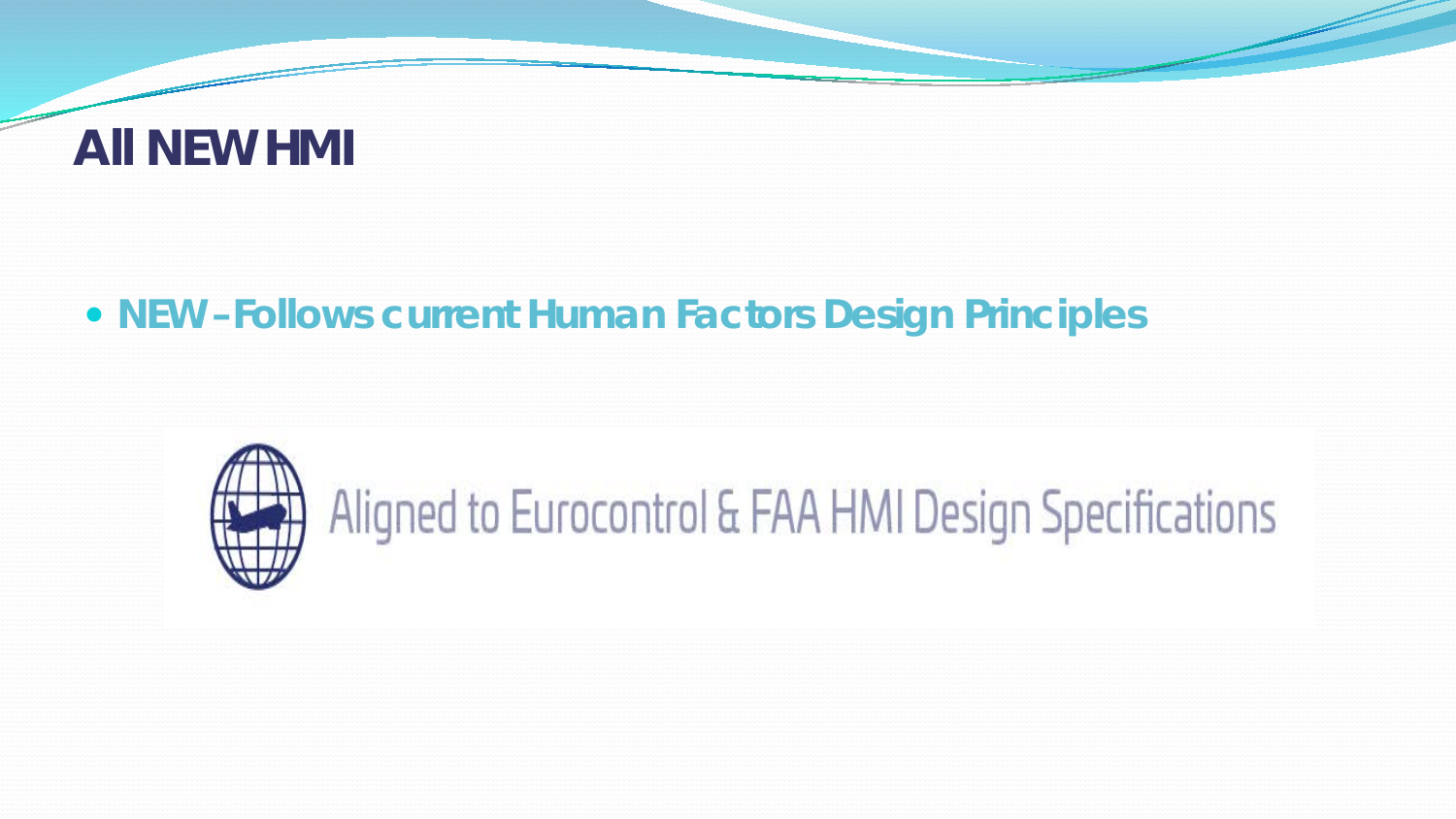### ▌**ECR-285: Inter-Partition Sectorization**

• FRTO-B1/4 Dynamic sectorization

## ▌**ECR-312: Weather Display**

AMET-B0/4 Dissemination of meteorological products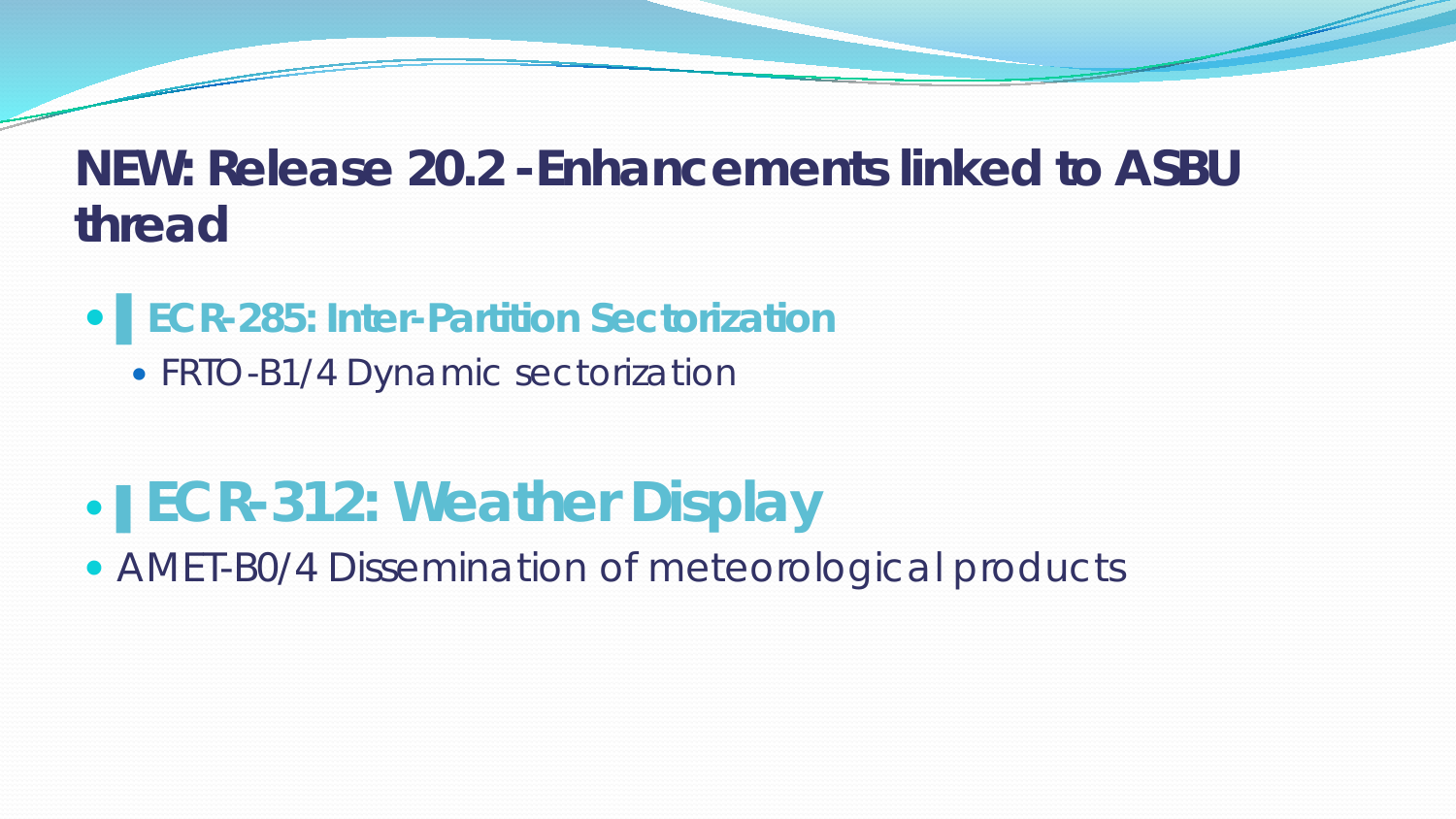## **ECR-321: RECAT-1 Support 7 Groups**

 WAKE-B2/1 Wake turbulence separation minima based on 7 aircraft groups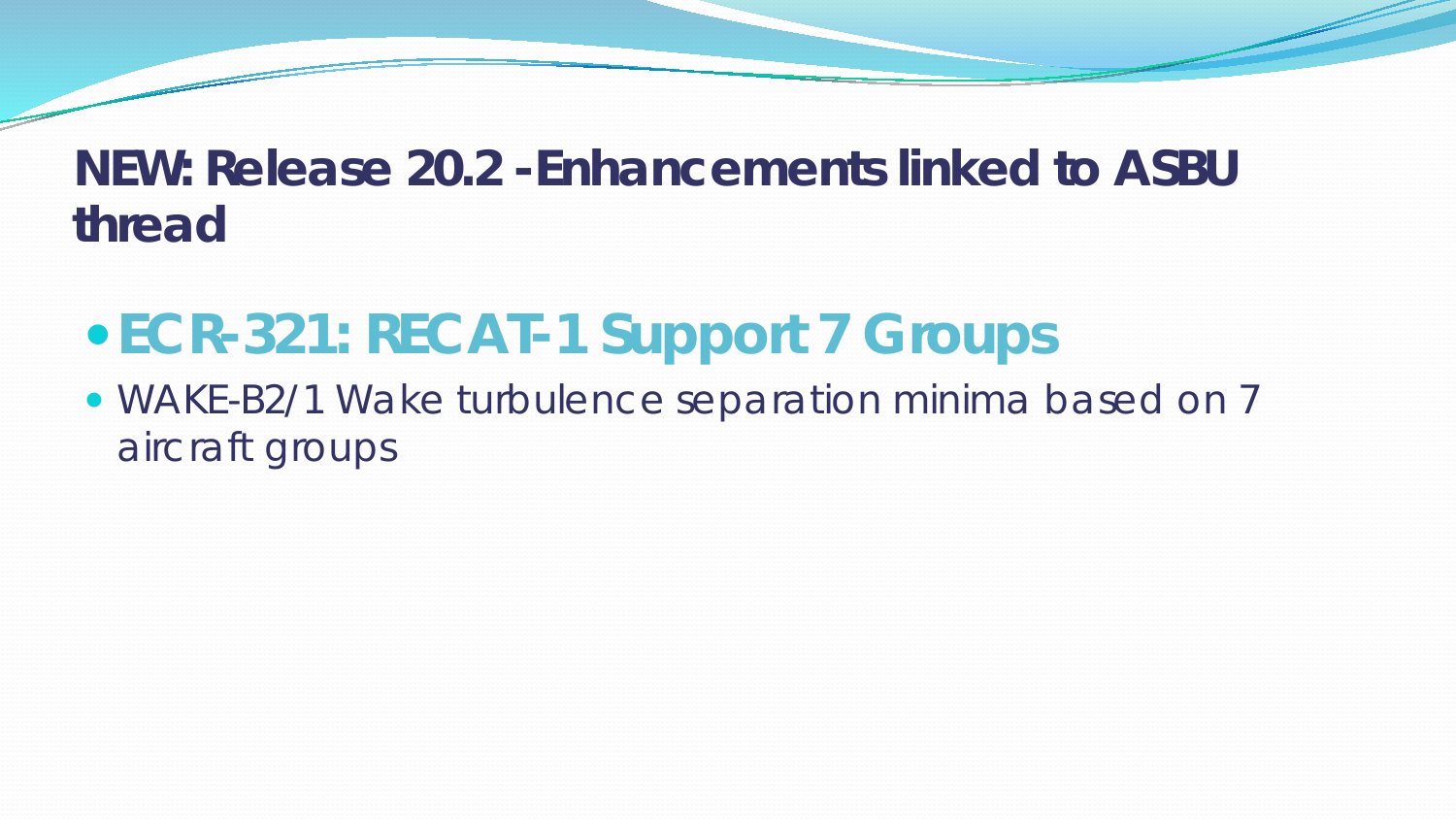## **ECR-314 -Pre-STCA Alert**

• SNET-B1/1 Enhanced STCA with aircraft parameters

## ▌**0.5NM MSAW Resolution**

SNET-B0/2 Minimum Safe Altitude Warning (MSAW)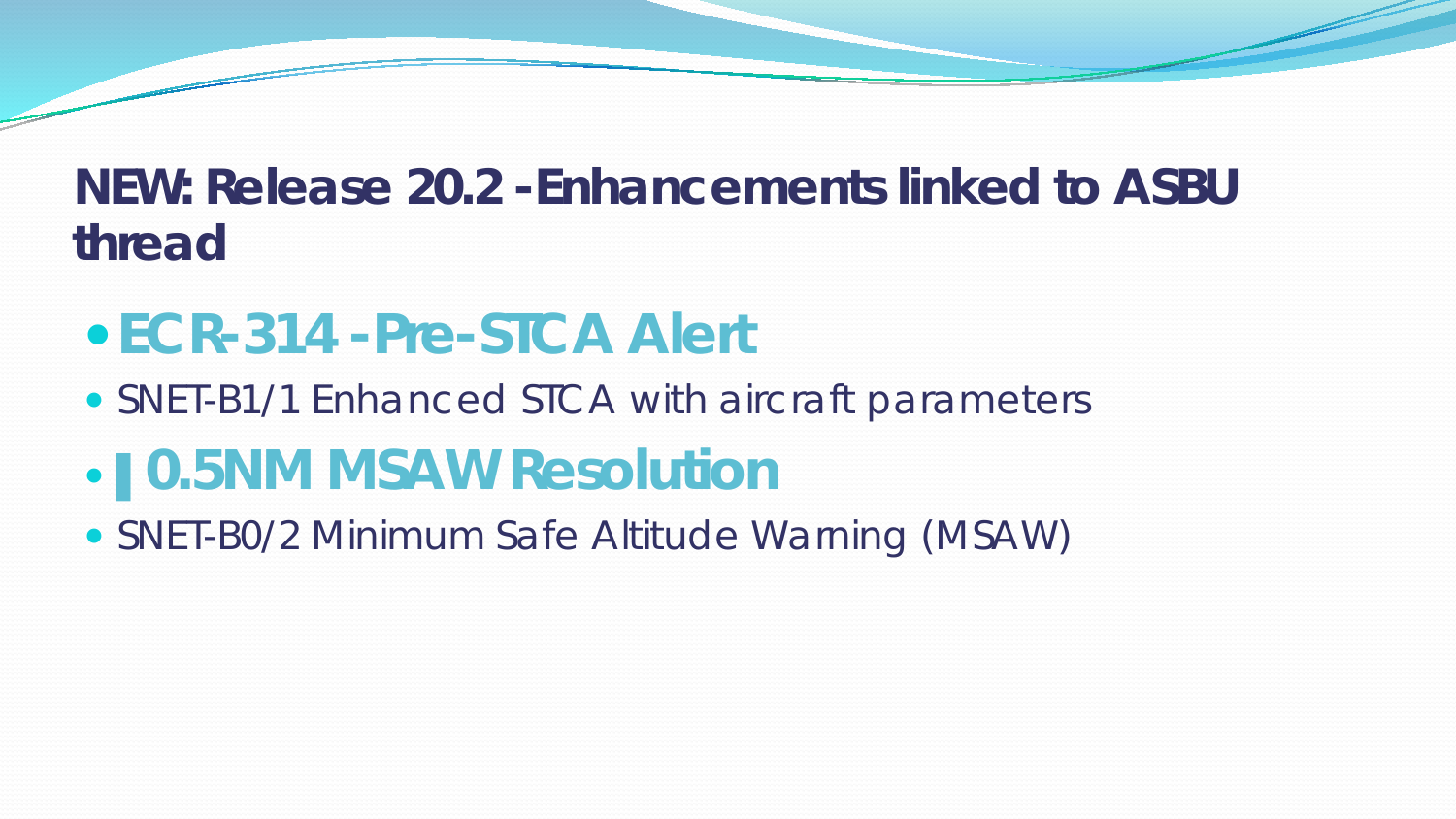## ▌**ECR-305: Space Based ADS-B**

• ASUR-B1/1 Reception of aircraft ADS-B signals from space (SB ADS-B)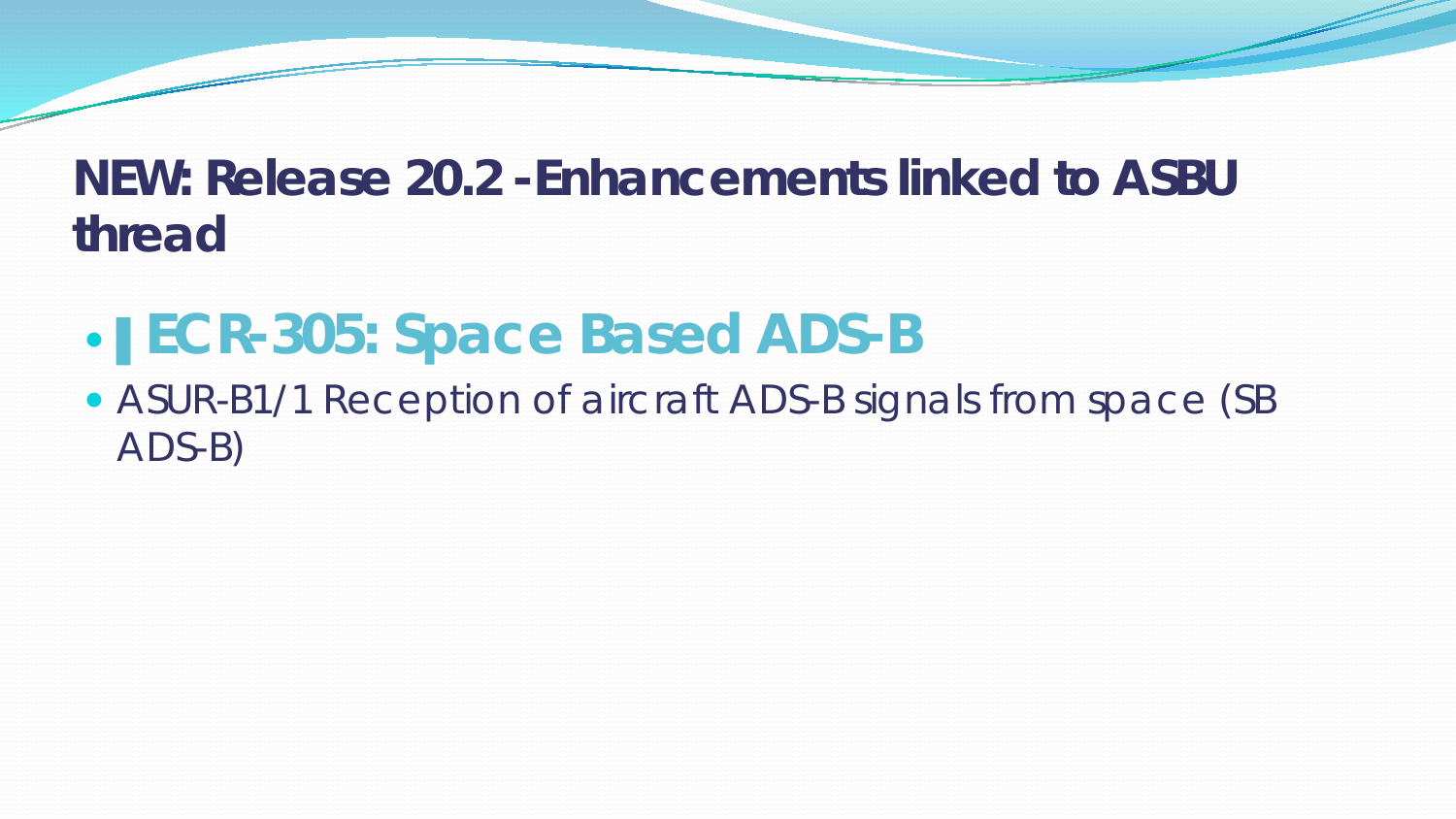## ▌**ECR-307: PBCS Reporting**

- CSEP-B1/3 Performance Based Longitudinal Separation Minima
- CSEP-B1/4 Performance Based Lateral Separation Minima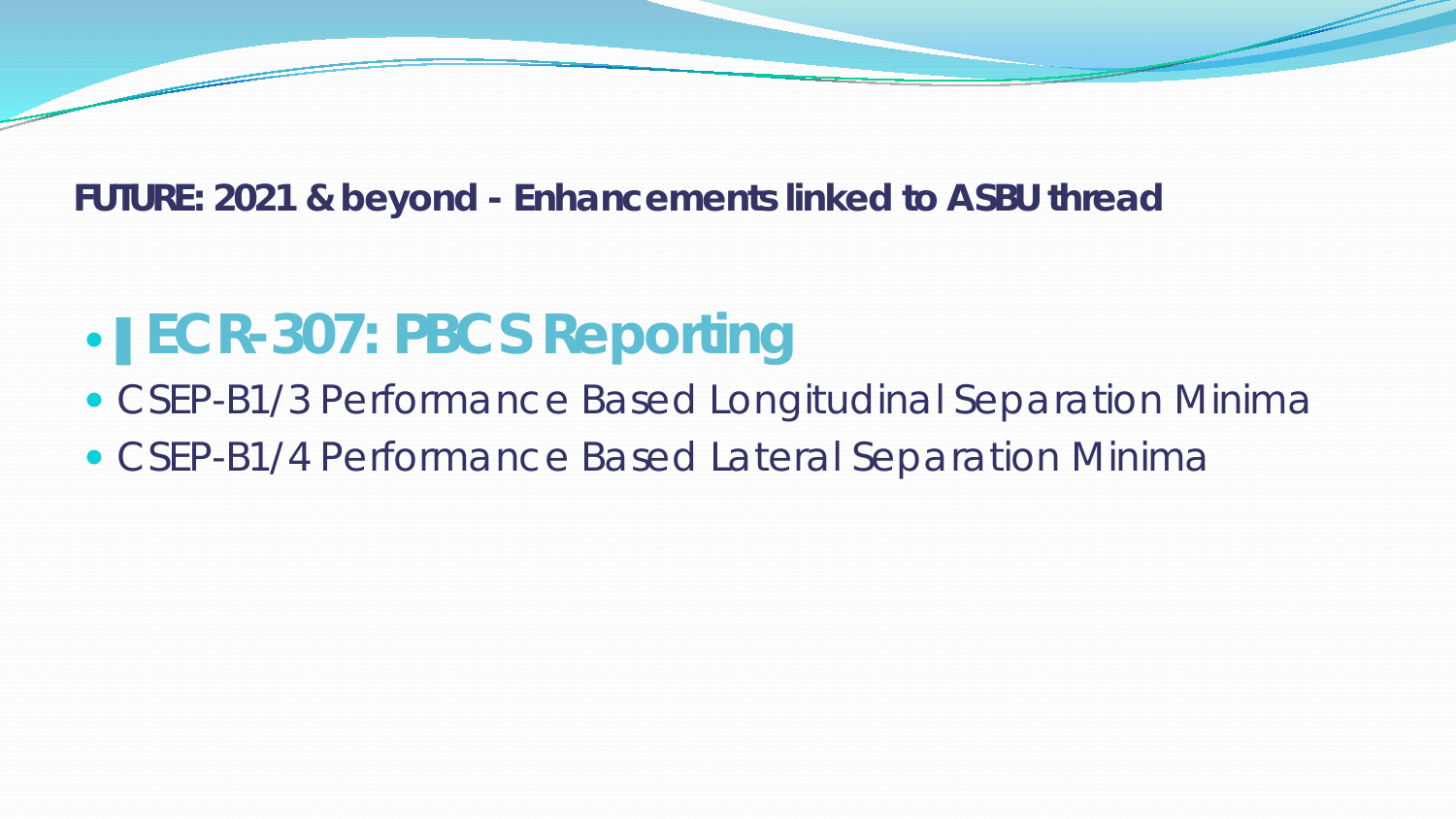## ▌**ECR-359: PBCS Enhancements**

 COMS-B1/2 PBCS approved ADS-C (FANS 1/A+) for procedural airspace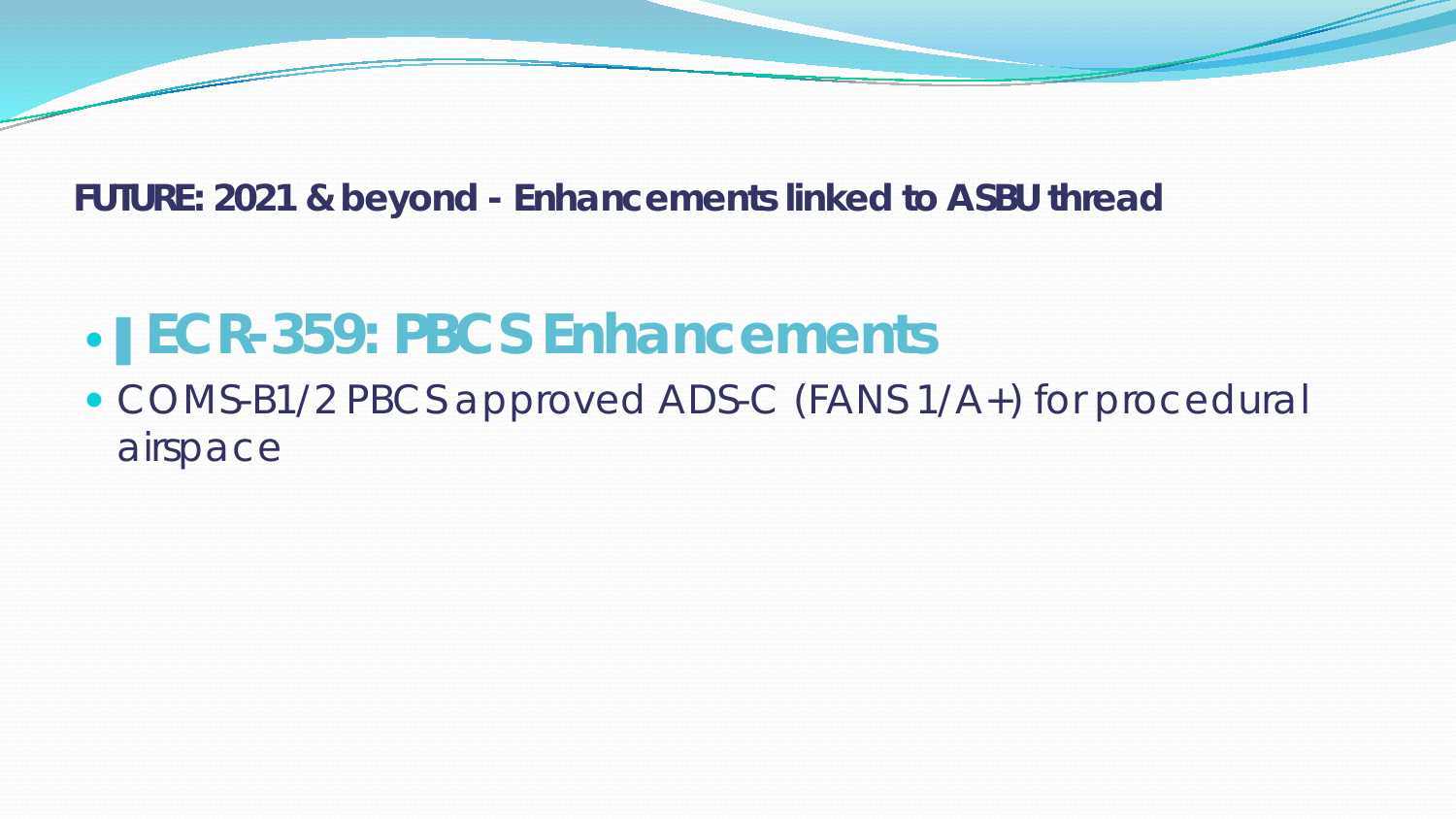# ▌**Spacing Tool**

- RSEQ-B3/3 Increased utilization of runway capacity by improved real-time runway scheduling
- WAKE-B2/4 Wake turbulence separation minima based on leader/follower static pairs-wise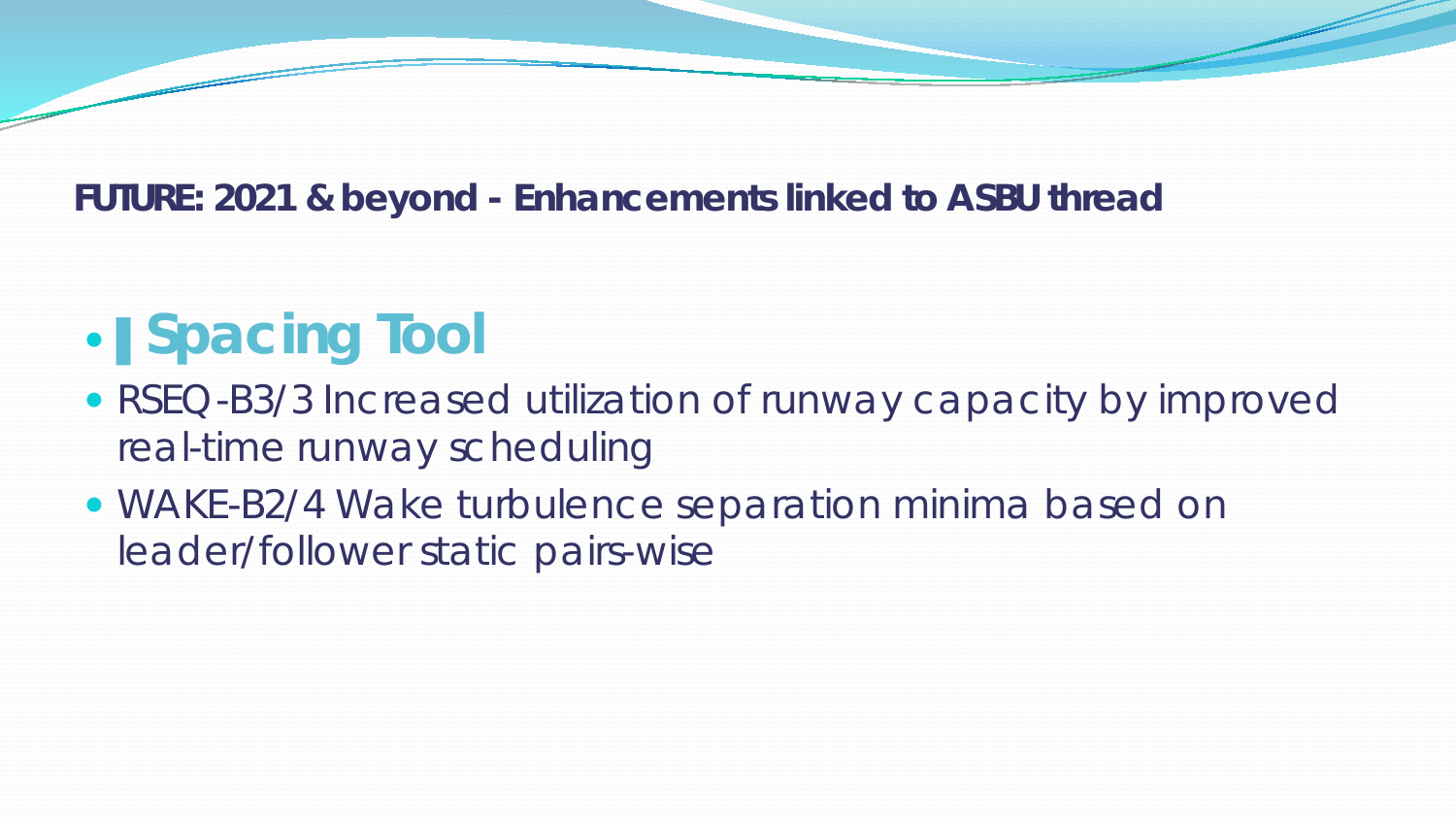# ▌**Spacing Tool (cont.)**

- RSEQ-B3/3 Increased utilization of runway capacity by improved real-time runway scheduling
- WAKE-B2/4 Wake turbulence separation minima based on leader/follower static pairs-wise
- WAKE-B2/7 Time based wake separation minima for arrival based on leader/follower static pair-wise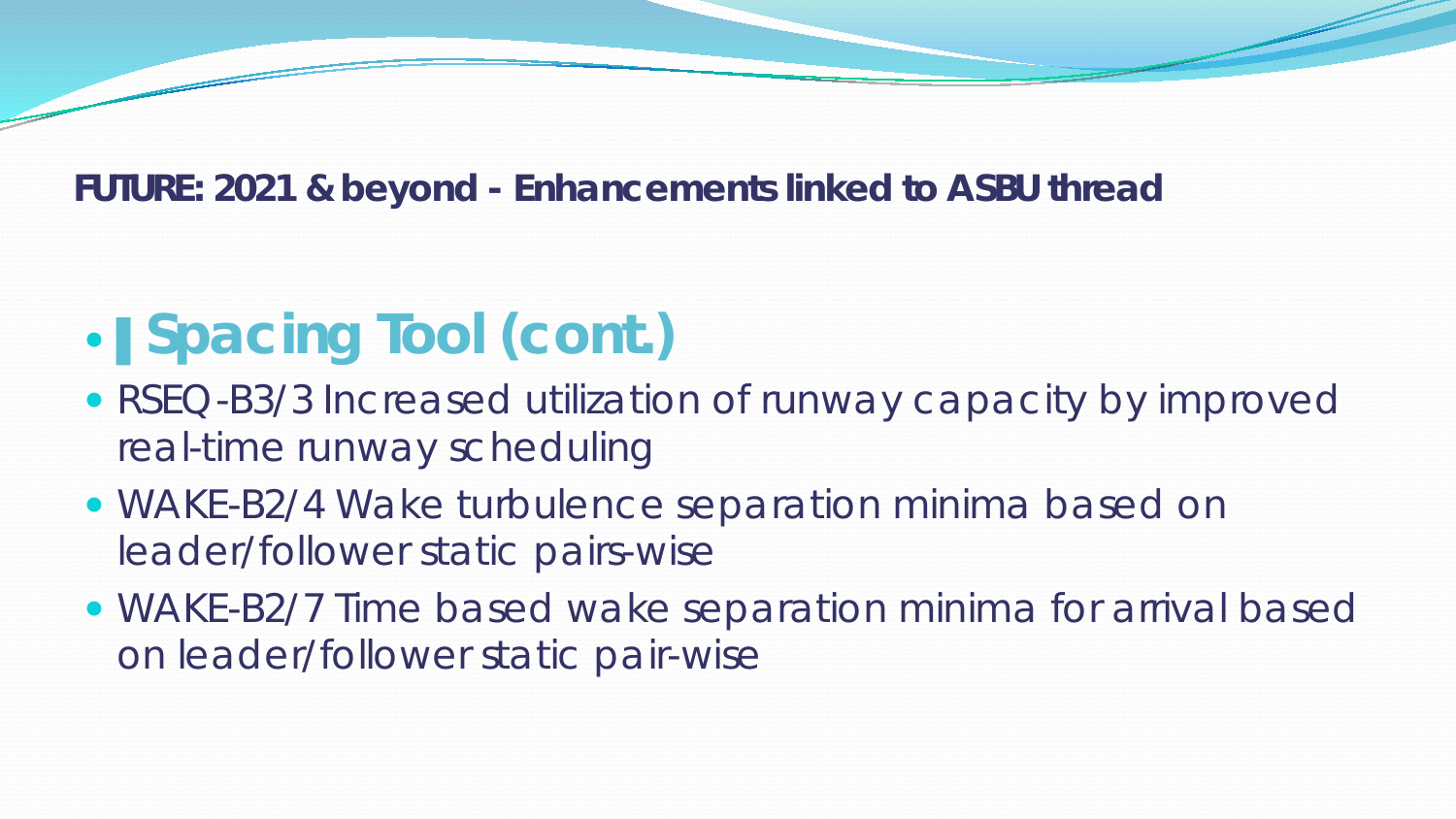## *ECR-380: FDL Configuration enhancement*

*HMI enhancement -not in scope of ASBU threads*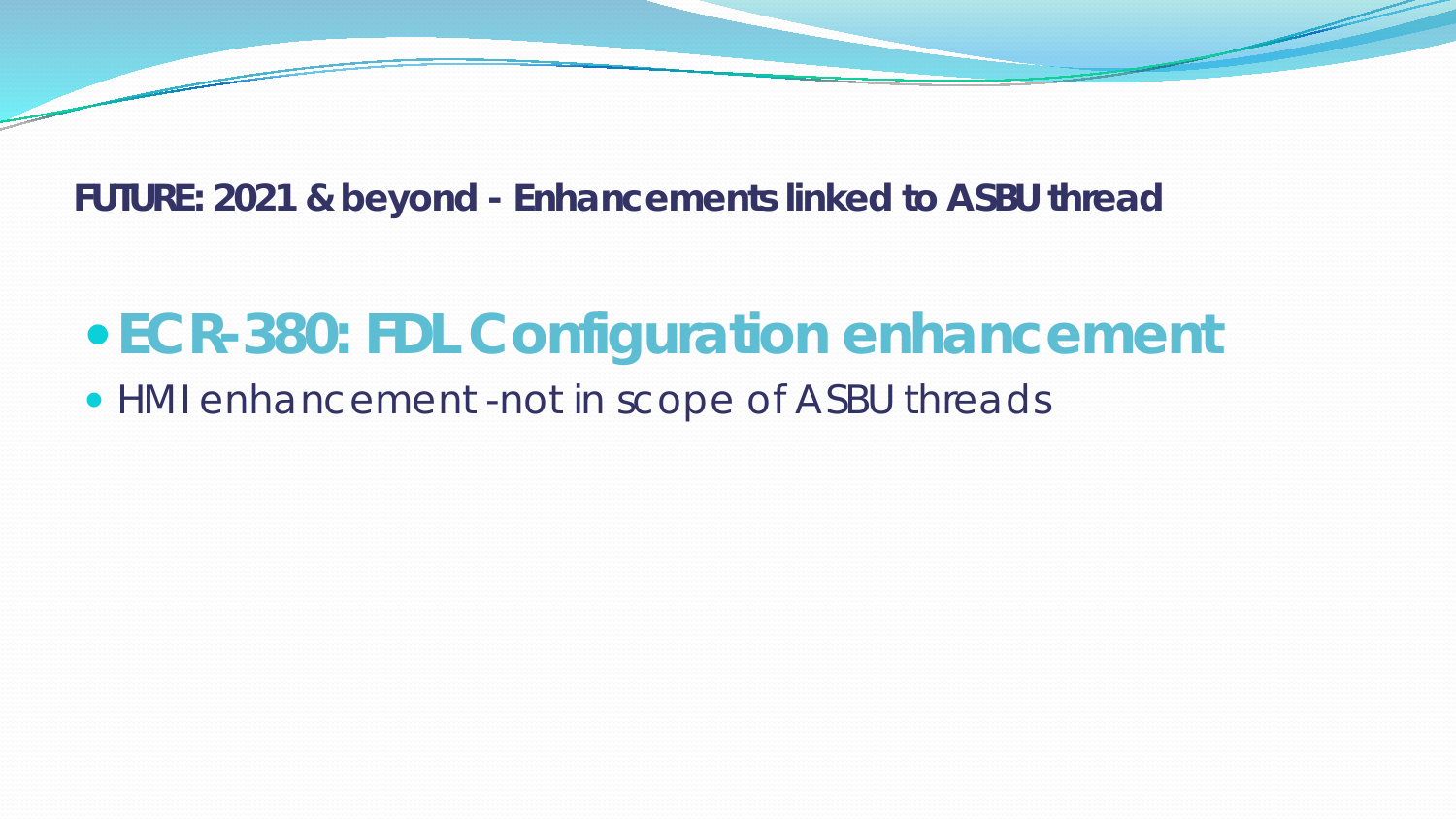## ▌**ECR-358 STAR and Approach Enhancements**

- APTA-B0/1 PBN Approaches (with basic capabilities)
- APTA-B1/2 PBN SID and STAR procedures (with advanced capabilities)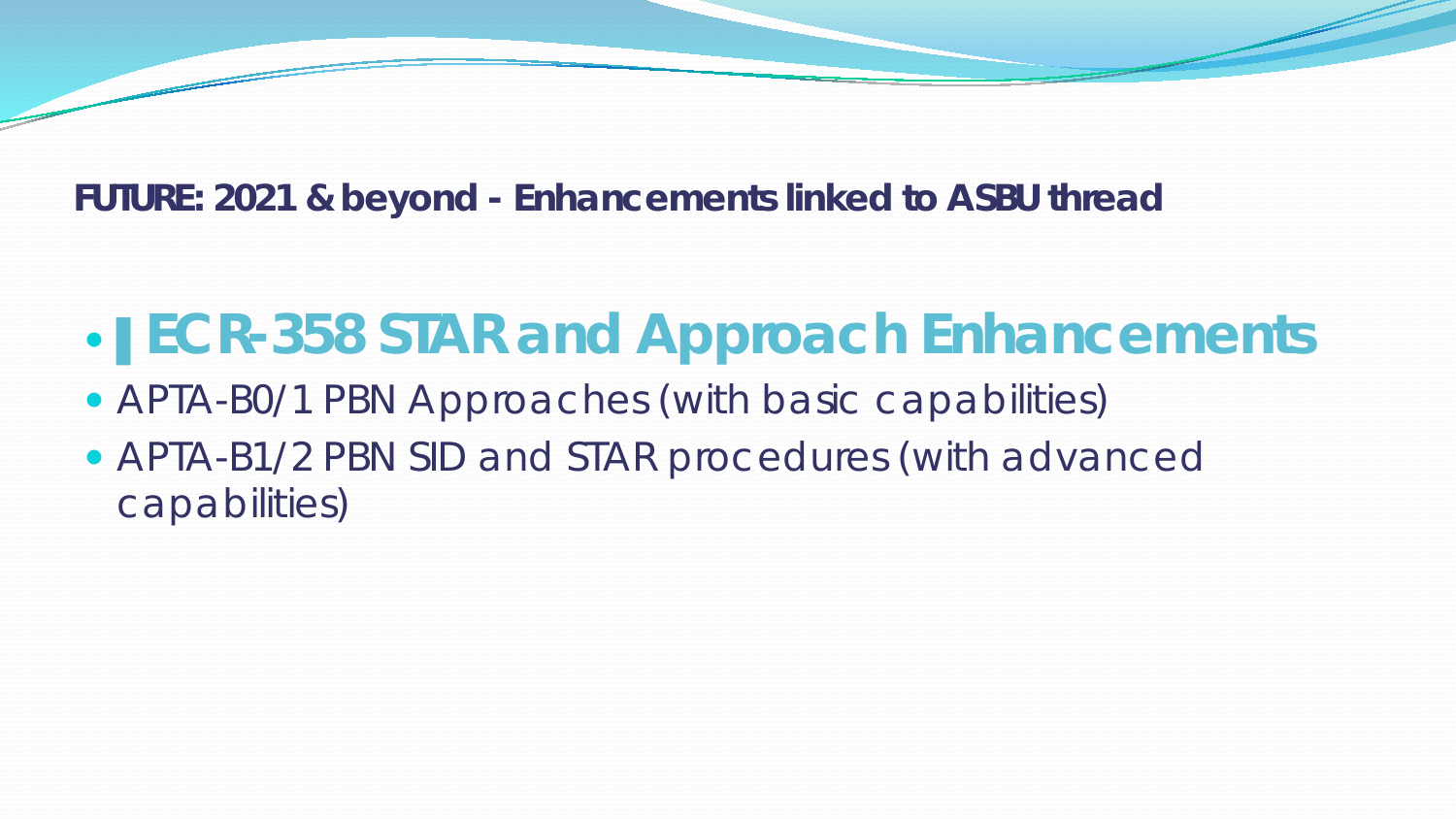## **ECR 367 Missed Approach**

• RSEQ-B0/1 Arrival Management

## ▌*ECR-365 Label Anti-Overlap*

- *HMI enhancement -not in scope of ASBU threads*
- ▌**ECR-366 Departure Path Monitoring**
- RSEQ-B0/2 Departure Management
- ▌*ECR-369: STS/ Extraction*
- *Situational awareness enhancement -not in scope of ASBU threads*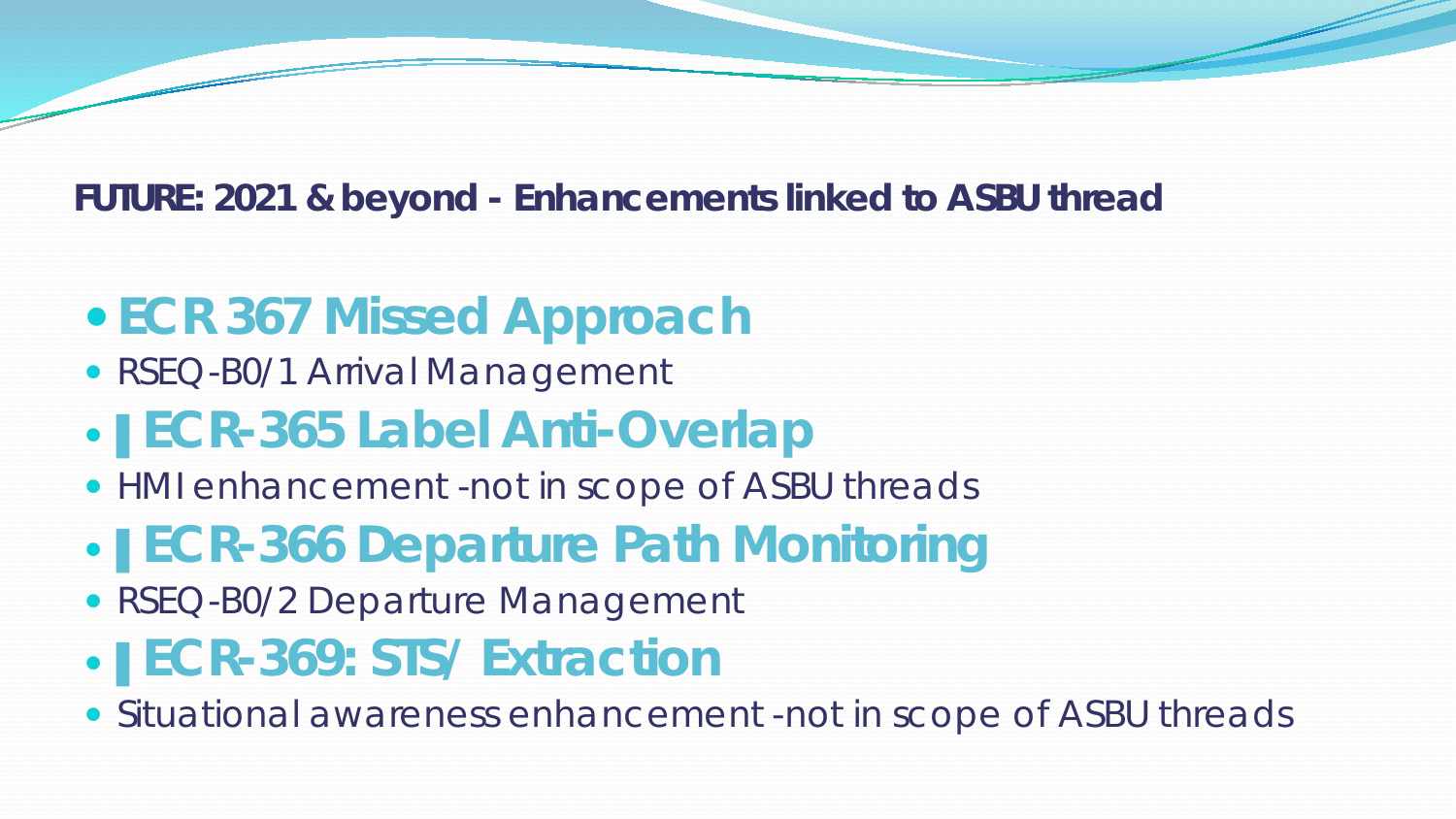## ▌**ECR-371 Runway Mode Update (Phase 2)**

- WAKE-B2/2 Dependent parallel approaches
- WAKE-B2/3 Independent segregated parallel operations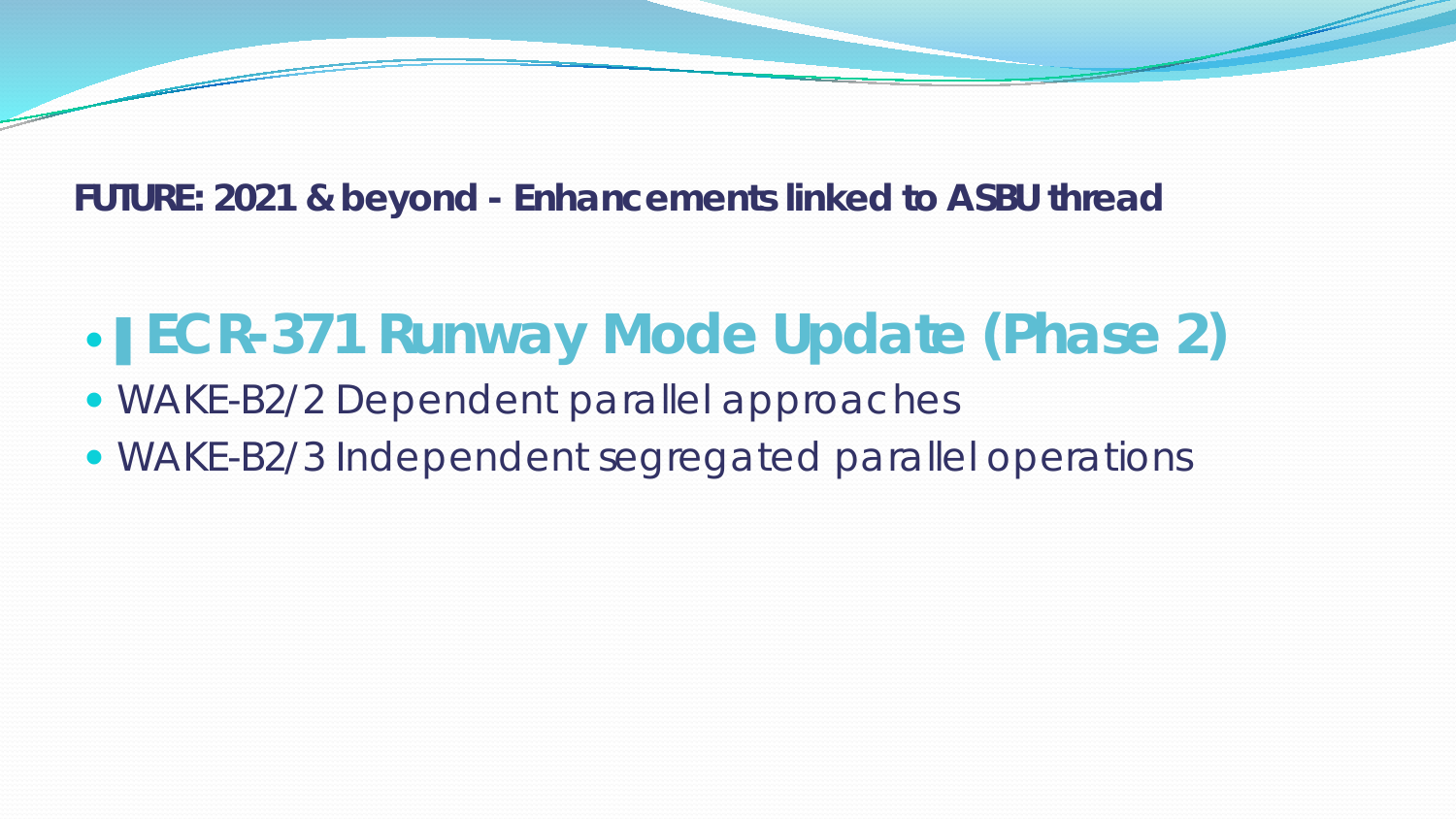- **ECR-372: Area of Interest**
- FRTO-B0/2 Airspace planning and Flexible Use of Airspace (FUA)
- ▌*ECR-374: Aerodrome names in DEP and DEST switches*
- *HMI enhancement -not in scope of ASBU threads*
- ▌**ECR-375: Multiple STCA Areas**
- SNET-B1/1 Enhanced STCA with aircraft parameters
- ▌**REGCAUSE Display**
- NOPS-B1/1 Short Term ATFM measures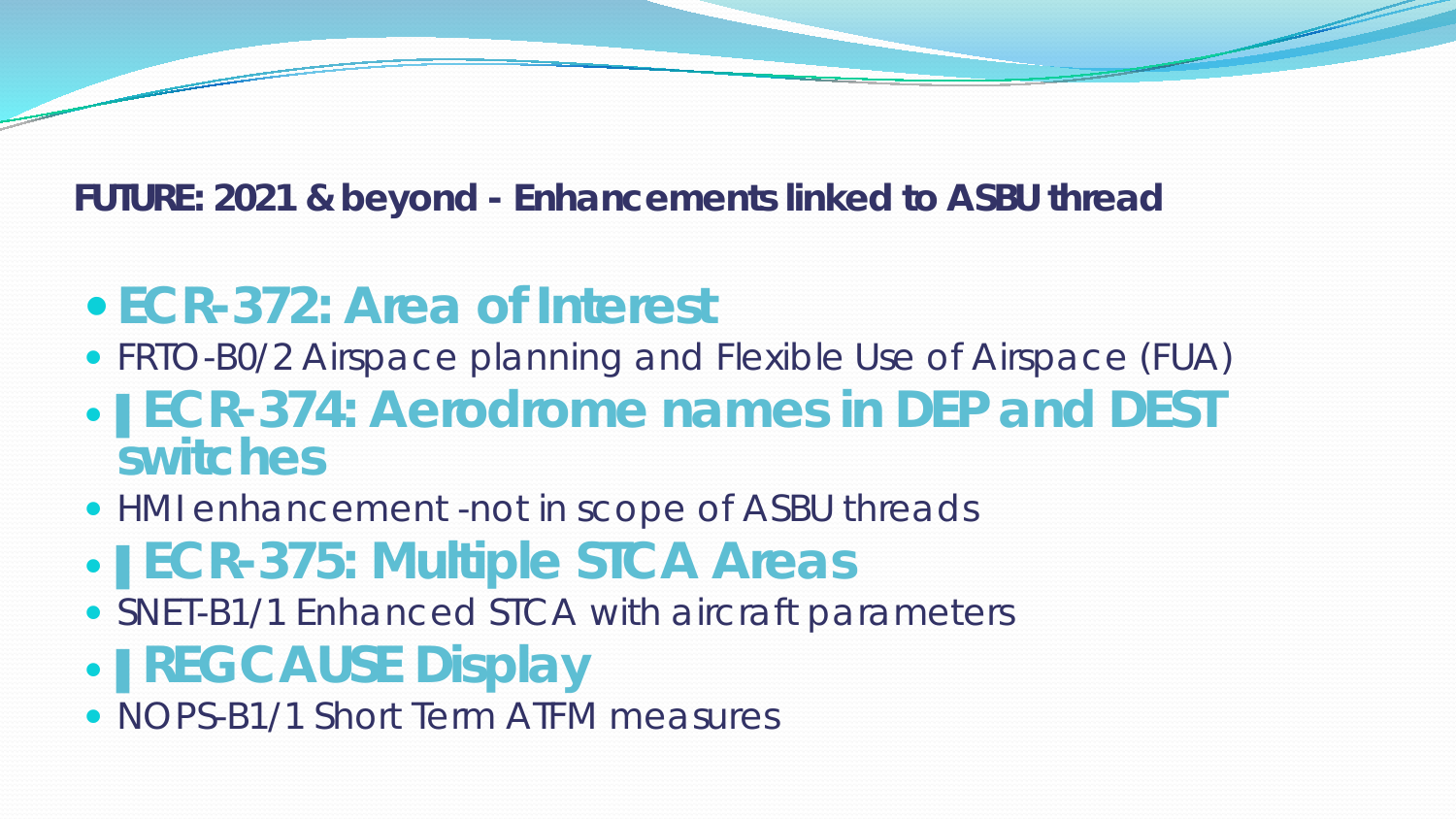## **Asterix Cat 33 support**

 ASUR-B0/1 Automatic Dependent Surveillance –Broadcast (ADS-B)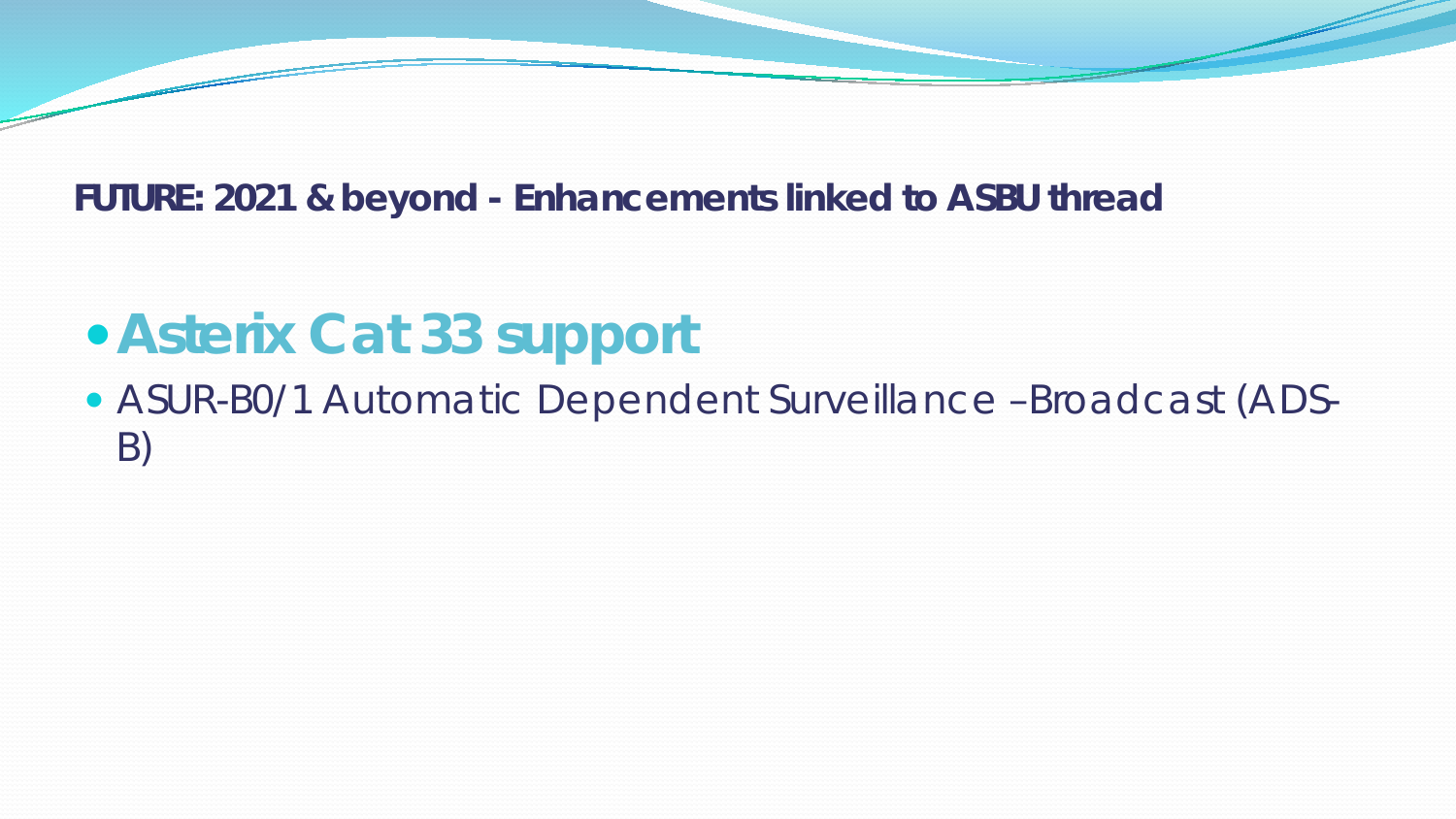## *ECR-389: Separation Probe Enhancement*

*HMI enhancement -not in scope of ASBU threads*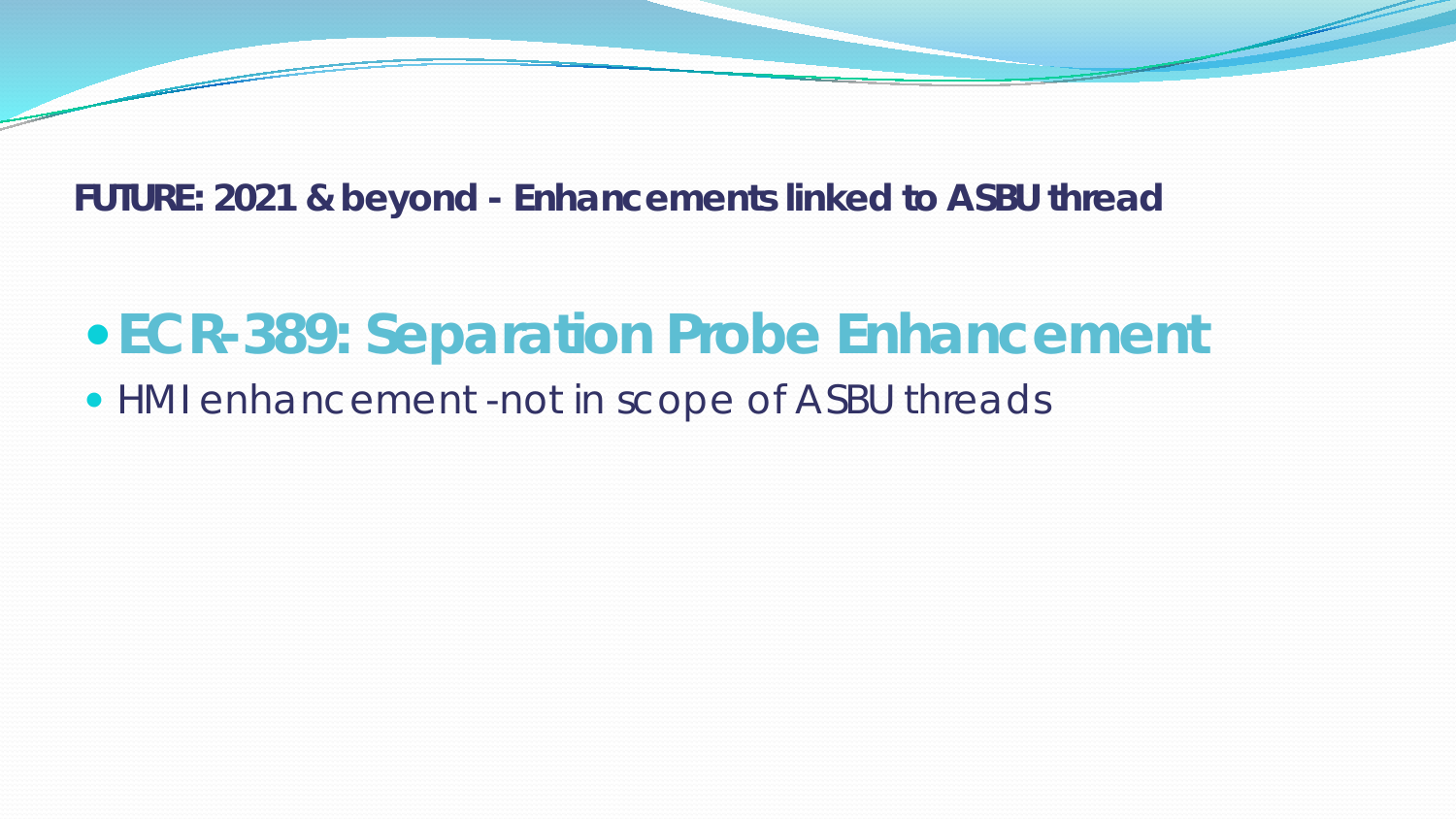### **Future proofing ANSP investments –Roadmap to Future**

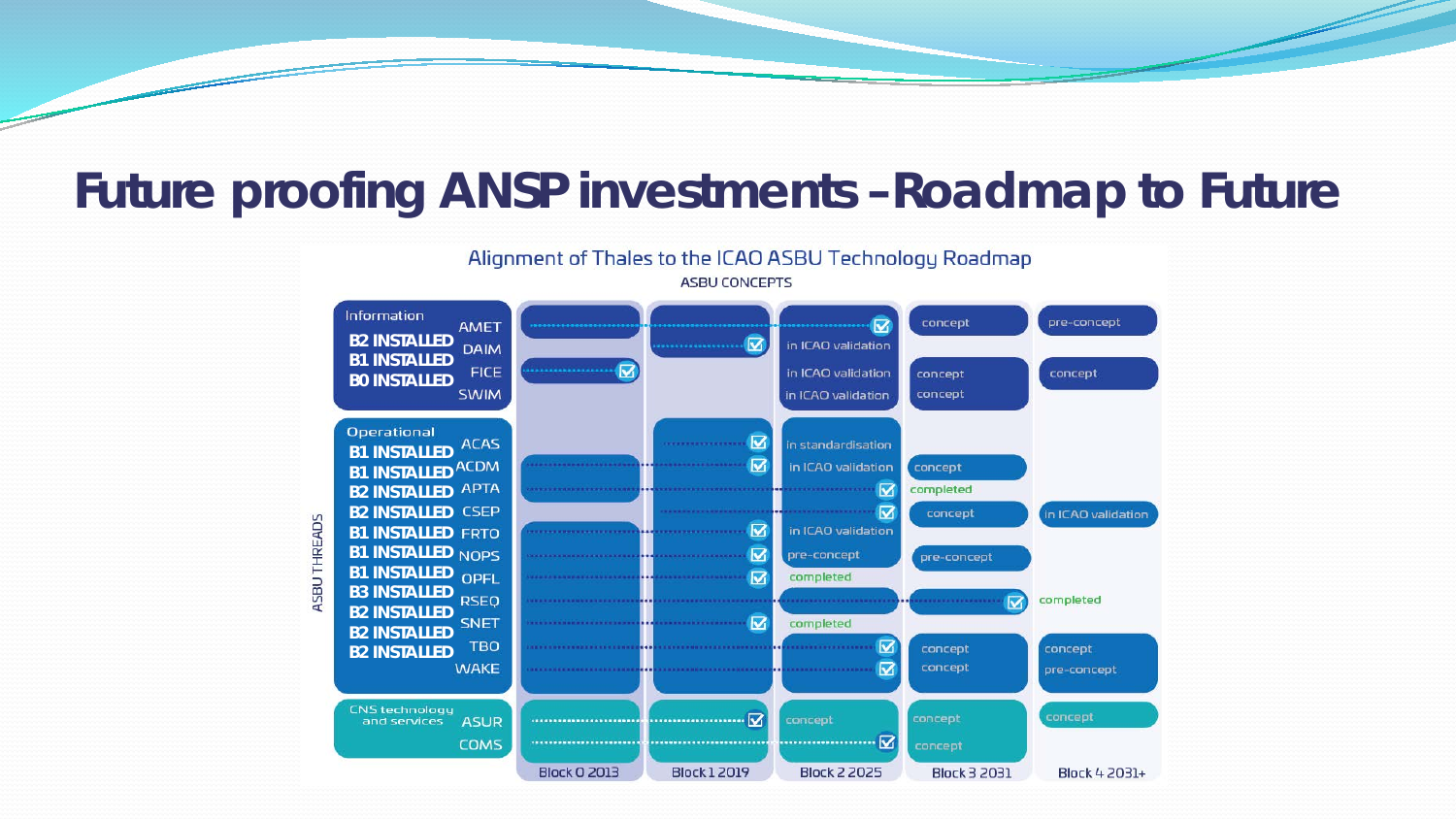TopSky -ATC already meets or exceeds the operational needs expressed for the ASBU thread.



ICAO is yet to conduct exploratory research in this topic.



ICAO is currently conducting exploratory research in this topic and is not yet ready to validate the concept.



**B** Installed by the second control of the second control of the second control of the second control of the second control of the second control of the second control of the second control of the second control of the sec **B B** Installed by the Market State of the State of the State of the State of the State of the State of the State of the State of the State of the State of the State of the State of the State of the State of the State of the **B B B B** Installation of the state of the state of the **B** Installed by the experimental **B** Installation of the second control of the second control of the second control of the second control of the second control of the second control of the second control of the second control of the second control of the **B B**3 INSTALLED **B B B**2 Installed by the second control of the **B** Installation of the extent of the state of the state of the state of the state of the state of the state of the state of the state of the state of the state of the state of the state of the state of the state of the st **B** Installed by the second control of the second control of the second control of the second control of the second control of the second control of the second control of the second control of the second control of the sec

Note: when each thread becomes mature it will be added to the Roadmap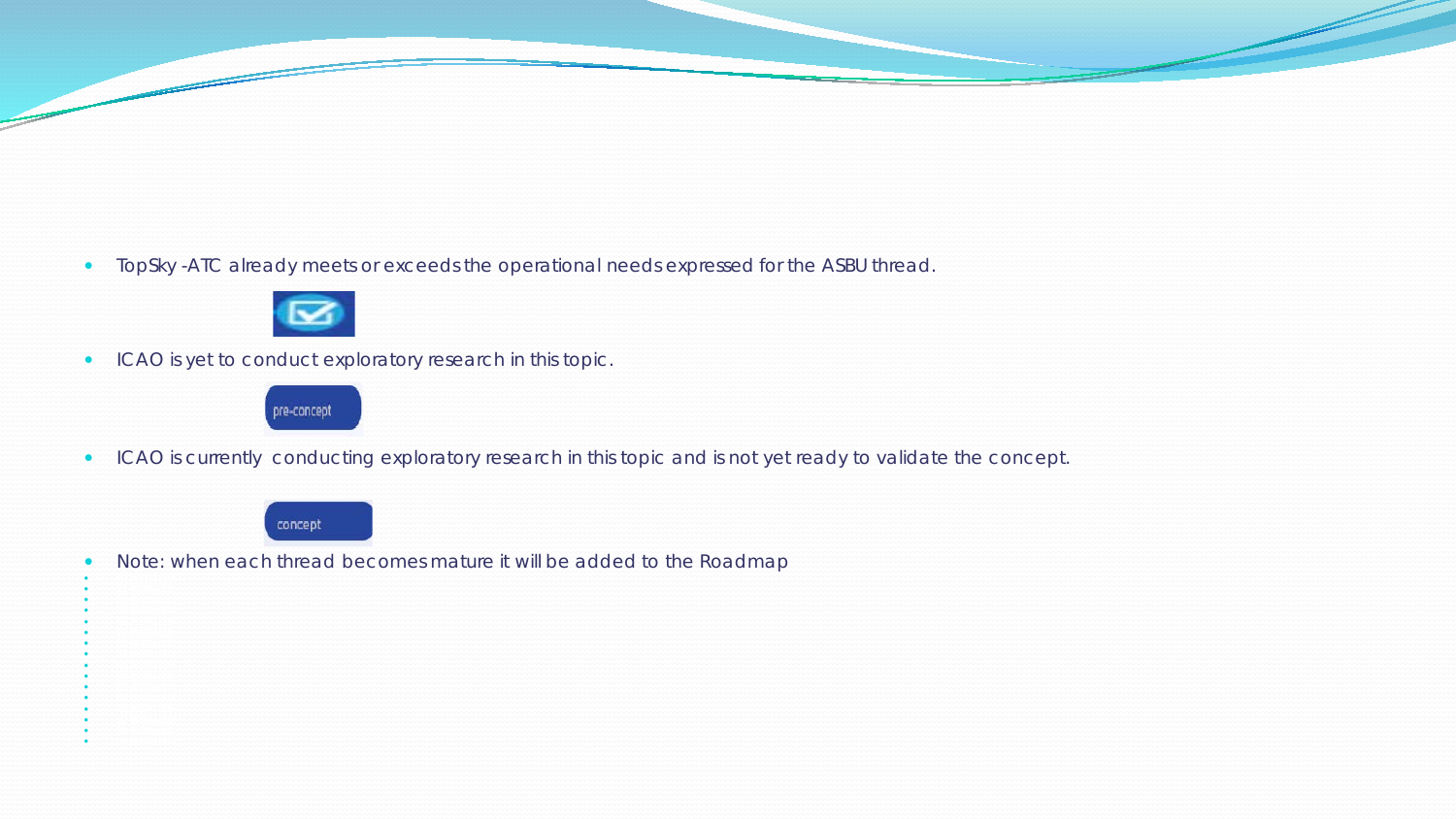## acronyms

- ASBU : ICAO Aviation System Block Upgrades:
- HMI :human machine interface
- PBCS :Performance Based Communications and Surveillance
- STCA :short conflict alert
- MSAW : mamma safe altitude alert
- BADA :Base of Aircraft Data
- DAP
- FMS : Flight management system
- MTCD Medium Term Conflict Detection
- NTZ : No Transgression Zone
- SOIR : SIMULTANEOUS OPERATIONS ONPARALLEL OR NEAR-PARALLEL INSTRUMENT RUNWAYS
- SOIA : SIMULTANEOUS OPERATIONS ONPARALLEL OR NEAR-PARALLEL INSTRUMENT approach
- APMW : Approach Path Monitor warning
- ASTERIX : All Purpose Structured Eurocontrol Surveillance Information Exchange
- PRM : Precision Runway Monitor